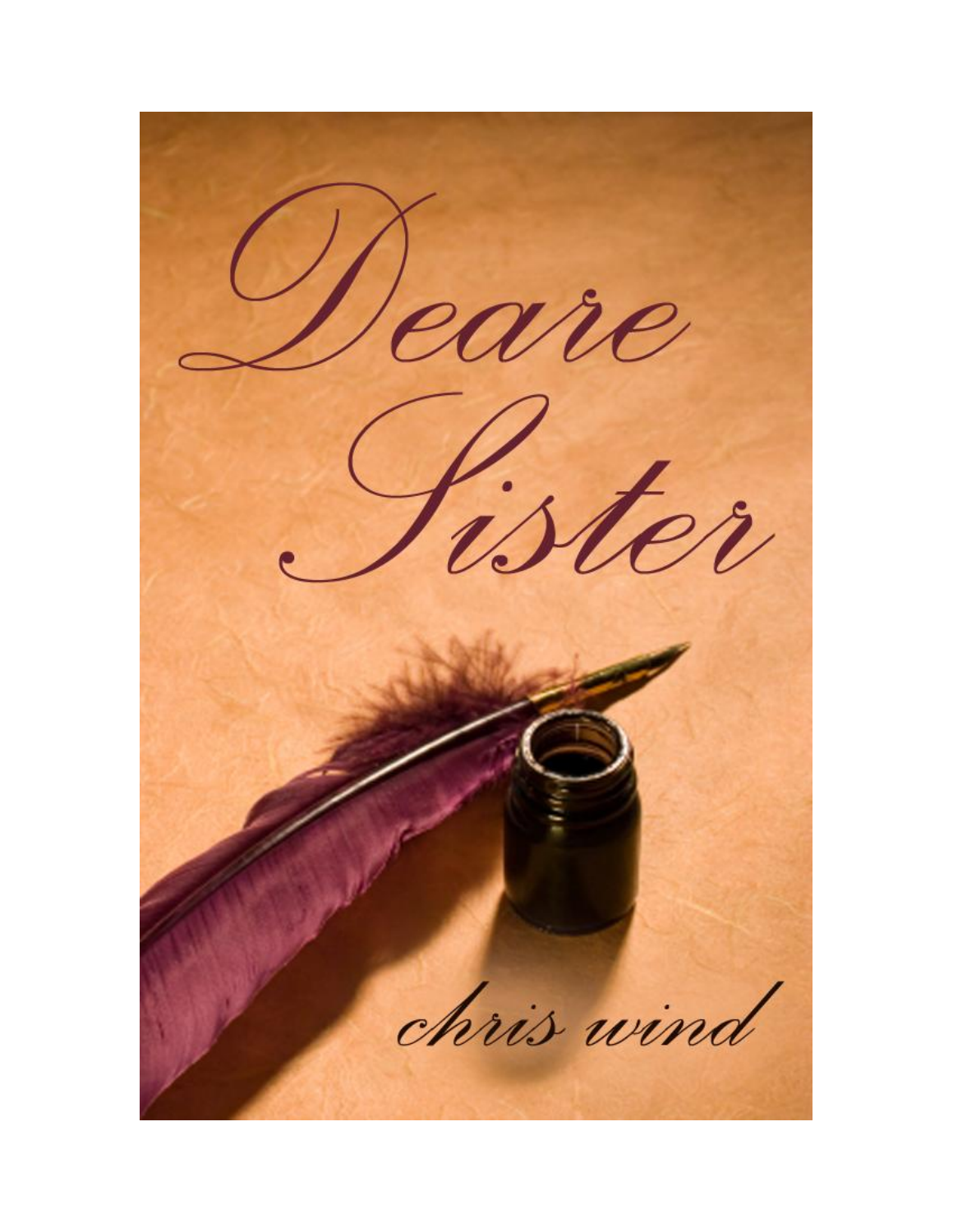# **DEARE SISTER**

chris wind

Magenta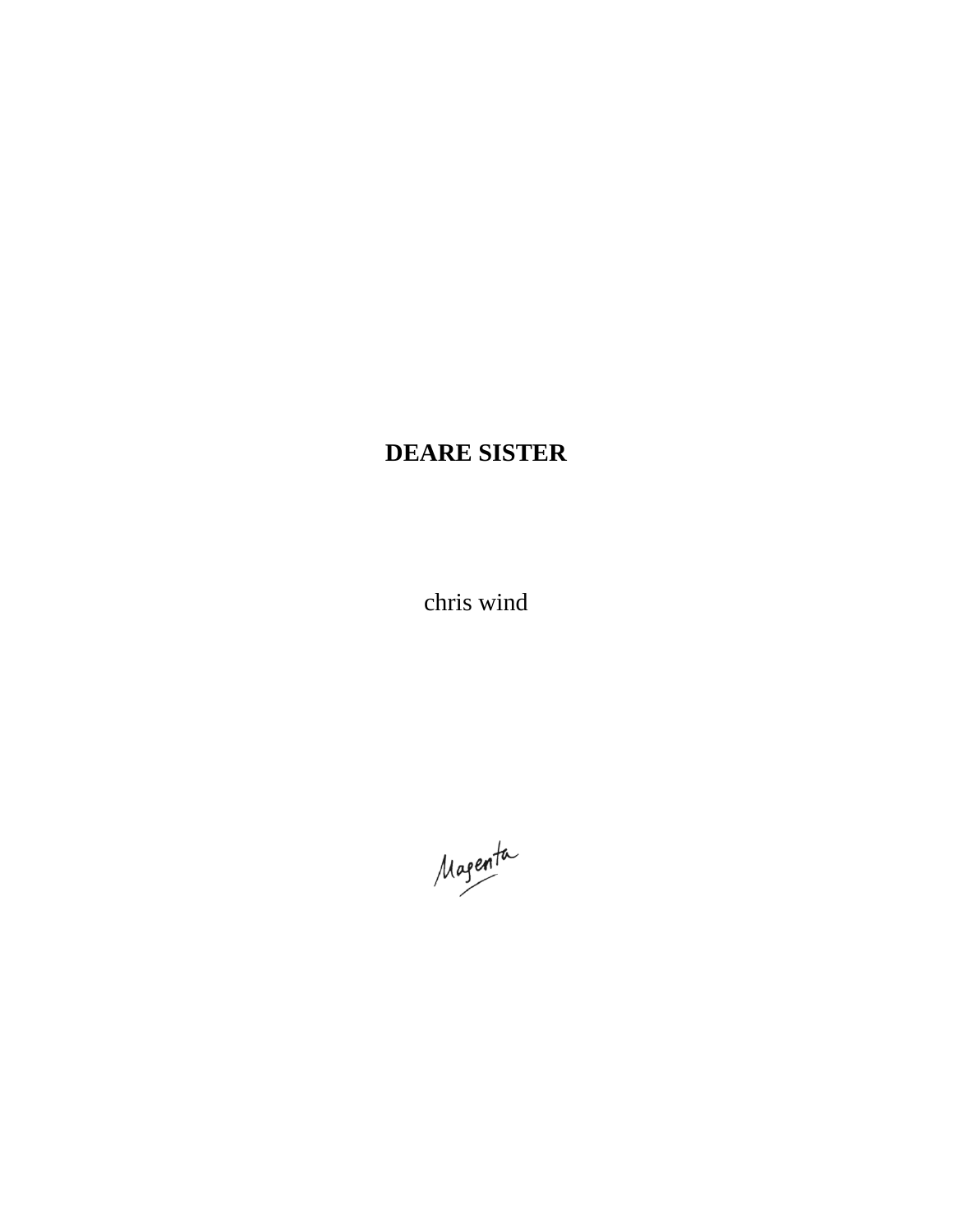Deare Sister

chris wind

© 1991, 2011 by chris wind

[www.chriswind.net](http://www.chriswind.net/)

published by

Magenta

Magenta

ISBN: 978-1-926891-23-1

Cover concept and design by chris wind Formatting and layout design by Elizabeth Beeton

All rights reserved. Without limiting the rights under copyright reserved above, no part of this publication may be reproduced, stored in, or introduced into a retrieval system, or transmitted, in any form, or by any means (electronic, mechanical, photocopying, recording, or otherwise) without the prior written permission of both the copyright owner and the above publisher of this book.

This is a work of fiction. Names, characters, places, brands, media, and incidents are either the product of the author"s imagination or are used fictitiously. The author acknowledges the trademarked status and trademark owners of various products referenced in this work of fiction, which have been used without permission. The publication/use of these trademarks is not authorized, associated with, or sponsored by the trademark owners.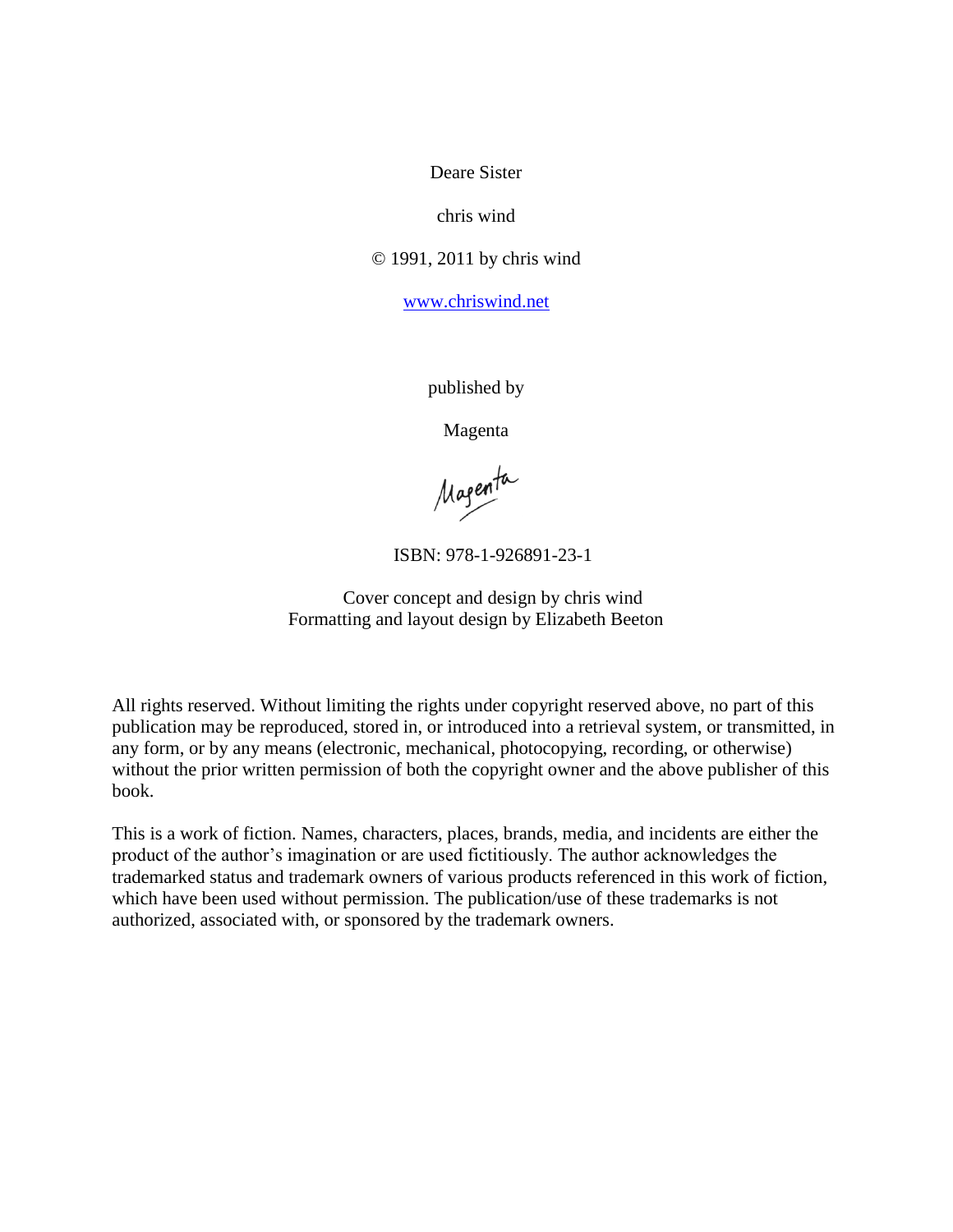# **also by chris wind**

*Thus Saith Eve UnMythed Soliloquies: The Lady Doth Indeed Protest Snow White Gets Her Say Satellites Out of Orbit\* Particivision and other stories Paintings and Sculptures Excerpts dreaming of kaleidoscopes*

"Deare Sister" is available in print as part of chris wind"s *Satellites Out of Orbit* (2nd edition), titled "Letters".

\* *Satellites Out of Orbit* contains the four books listed above it as well as this book.

A performance version of "The Portrait" (a Mozartean piano score with vocalise to accompany delivery of the text as a monologue) is available from the author (chriswind3@gmail.com).

# **Acknowledgements**

"The Experiment" *Herstoria* Summer 2009

"The Ride" *Canadian Woman Studies* Spring 1988, vol.9 no.1

"The Portrait" *The Antigonish Review* Fall/Winter 1986, vol.65

"The Dialogue" was performed at Alumnae Theatre, Toronto, Ontario, February 1993.

An earlier version of *Deare Sister* appeared as "Letters" in the first edition of *Satellites Out of Orbit*.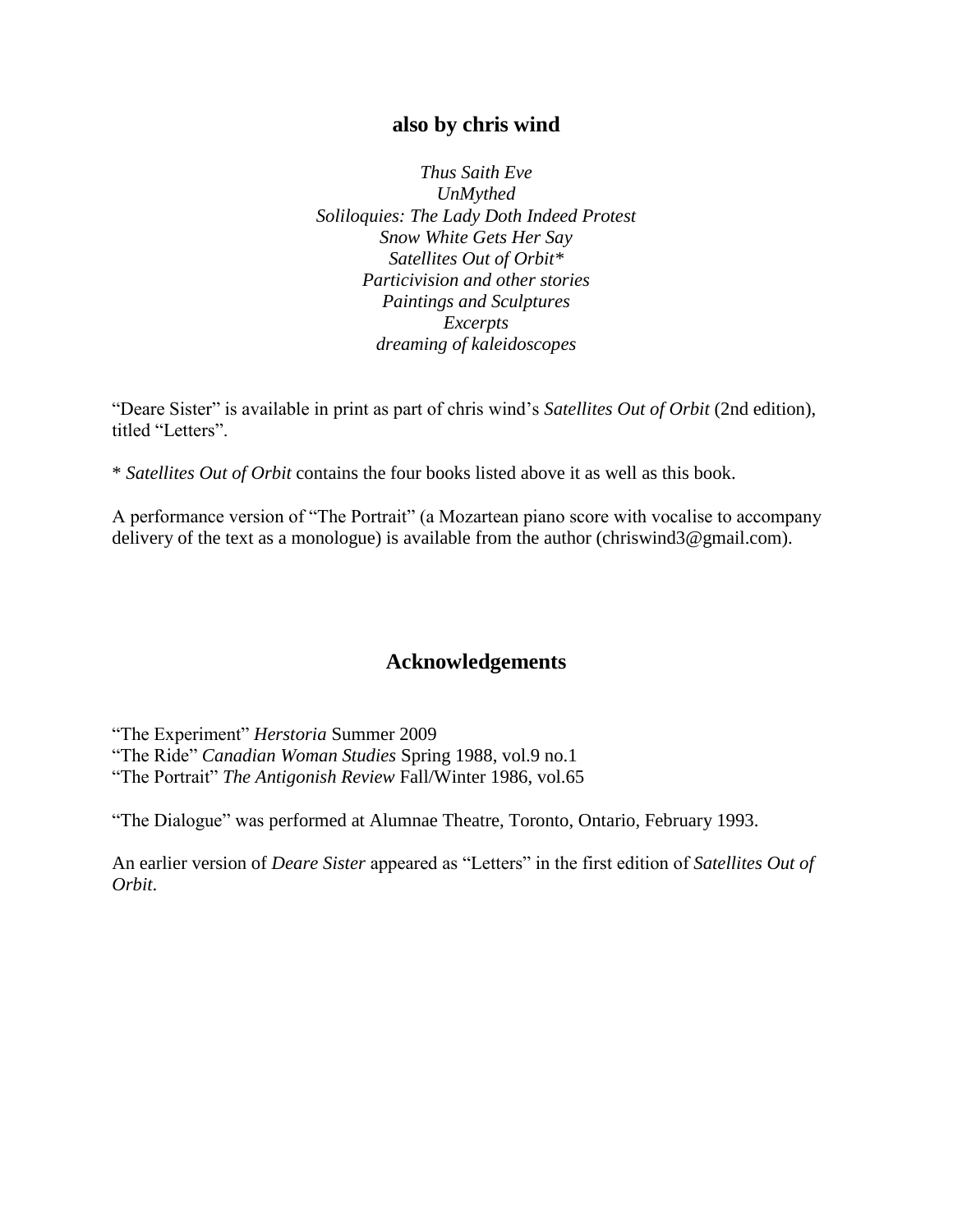# **CONTENTS**

The Portrait The Protest The Ride The Experiment The Patent The Model The Stone The Ring The Grapes **The Dialogue** 

Appendix

•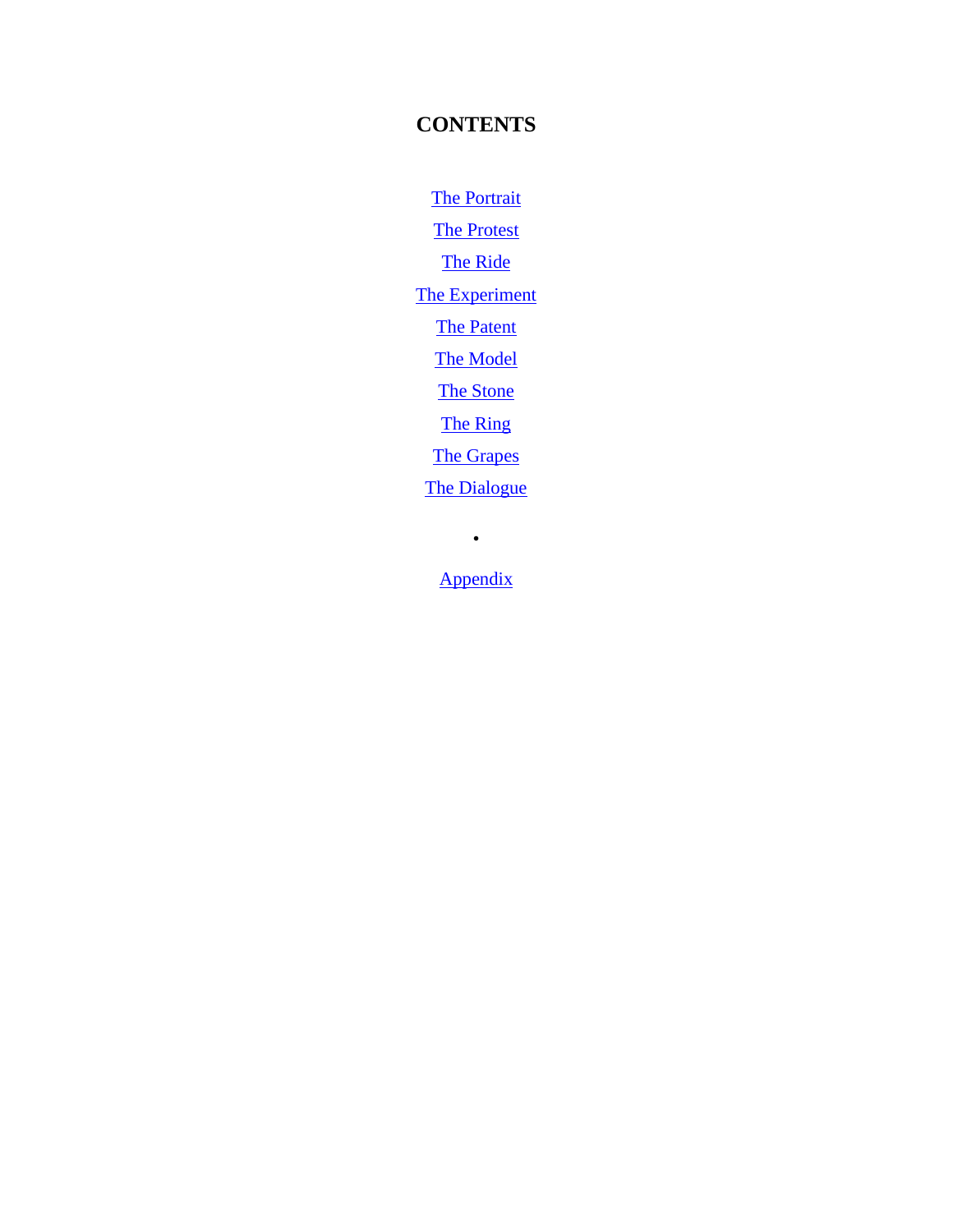This is fiction catalyzed by fact. It is not fiction supported by fact. What I mean by that is that the fiction is totally mine—I didn"t conjecture a reasonable fiction based on the facts: although the characters "writing" the letters are real people, in no case did I uncover information implying that such a letter was written; in some cases, the person being written to wasn"t even known by the person writing (this is the case in "The Patent"—Catherine Greene and Catherine II existed at the same time but that's it as far as I know); and in other cases, the person being written to doesn't even exist (I made up Benetta, Properzia's confidante in "The Stone" and Gawaina, Godiva's confidante and sister in "The Ride"). In fact, I chose women who, for whatever reasons, *probably didn't* write such a letter, or any letter, or anything at all for that matter. Or if they did, it hasn't survived (at least, not in the easily accessible pre-internet mainstream). In this way then, I did not presume to speak for anyone who could and did speak for herself. These pieces are not so much what the characters really would've said but what *I* think they *should've* said. So in light of historical evidence, I may have misrepresented some of the characters. To those who are offended by perceived misrepresentation, my apologies. But since history is, in these cases, scanty, suspect of bias, and sometimes contradictory (see especially the notes for "The Dialogue"), it"s hard to know the extent of any misrepresentation. These women *might've* said what I want them to have said!

That said, even though the letters and sometimes the epistolary relationships are fiction, in all cases *the event giving rise to the letter and most of the events mentioned therein* are real.

There is an appendix at the end of the book containing brief notes about the women who 'write' the letters and the various people mentioned by her, followed by a list of references that I used. This serves to provide background information which sometimes enhances appreciation and might, therefore, be better read before the piece; it also enables readers to realize just what"s fact and what"s fiction.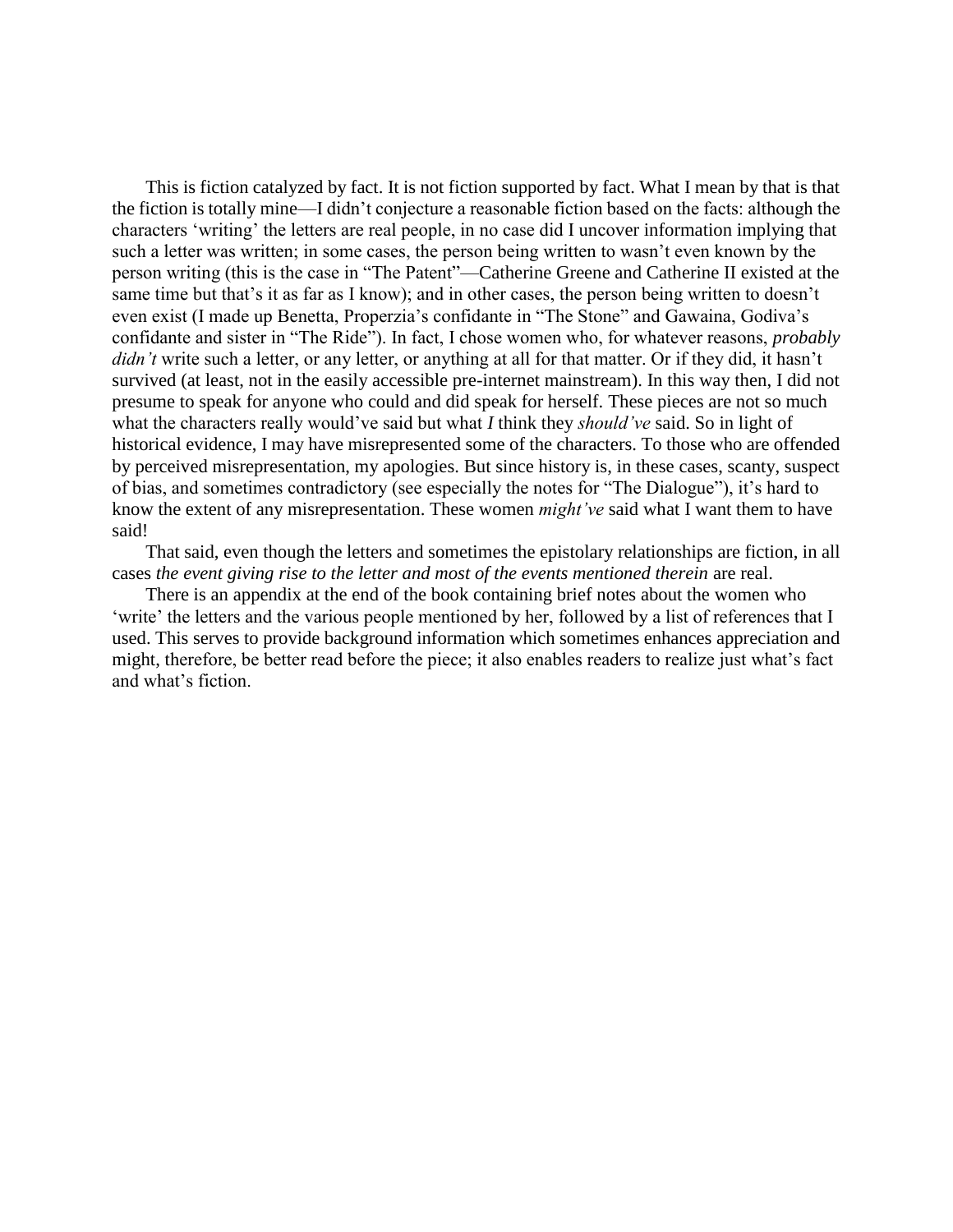# **The Portrait**

My dearest Nannerl,

Of course you have a right to be upset about the portrait. After all, you performed right alongside your brother; in fact, your father had the bills printed to read "Two World Wonders." *Two*, not one. You were with Wolfgang on the 1762 tour through Passau and Linz to Munich and Vienna; I remember Count Zinzendort called you (not Wolfgang) "a little master". And you went again through Germany, in 1763, this time to Augsburg and Ludwigsburg as well as Munich, on to Paris, and then to London where the two of you performed that sonata for the Queen of England. And in 1765 you performed in Holland. No, do not doubt yourself, Nannerl: you were quite correct in calling Carmontelle"s portrait inaccurate because it shows Wolfgang at the keyboard, your father at the violin, and you merely holding the music for them. And he said *you* insulted *him*! I do know how you feel about the matter and I am completely on your side. Nevertheless, I must ask you to apologize.

And I know that your father"s recent decision to leave you at home and take only Wolfgang on this next tour doesn"t make it any easier. Though I admit to being glad not to be left at home by myself for once, I know it is terribly unfair. And I am writing this letter not to excuse or justify your father, but to explain. Nannerl, you are not to take his decision personally. It is not, as you first thought, that you are not good enough. Recall the Elector of Munich insisted on hearing *you* play the clavier, not Wolfgang; and there are many who share his high regard for your abilities. Nannerl, you are an excellent musician, a great performer. Nor is it that you have fallen out of favour with your father; he loves you as much as he ever did. (Which is, unfortunately, not as much as he loves Wolfgang. He is a man of his times. Didn"t you ever wonder why he started Wolfgang on lessons at a younger age than he started you? Surely you noticed he spent more time with Wolfgang? And it wasn"t until Wolfgang was ready to appear in public that he let you perform. You were young then, and perhaps did not notice... All the better. But I know Wolfgang had a head start right from birth and—but enough, I am getting ahead of myself.) Nor is the reason for your father's decision, as you also suggested, that he considers you too frail to withstand life on the road. Wolfgang too came down with typhus in Holland.

Then *why*, you must be crying out! Let me try to explain. There is a time in every girl's life when, suddenly, people stop treating her as a person—and start treating her, instead, as a mere woman. All of the doors that until that time were open are suddenly shut. All except one. It happens to every one of us, some time between twelve and twenty. It is happening now to you. (And later, when that door has been passed through, it too will close, and there will be nothing left: nothing left open to go back to, and nothing open yet to go forward to. As soon as I gave birth to a boy, your father"s attention rapidly shifted: I was of no more importance and Wolfgang was everything—but again I digress.)

This time of life is particularly difficult for someone like you, someone for whom the open doors promised such glory and richness. Why, when still a youth you were performing in all the great centers of Europe, you received excellent reviews and return engagements, you were meeting with all the important musicians of the day, you had a knowledge and experience of the outside world forbidden to others of your sex and age. And you were beautiful too, I know enough of the world to know this is an asset. Oh Nannerl, you had it all! Not even your brother had your beauty! But he had something more important: the right sex.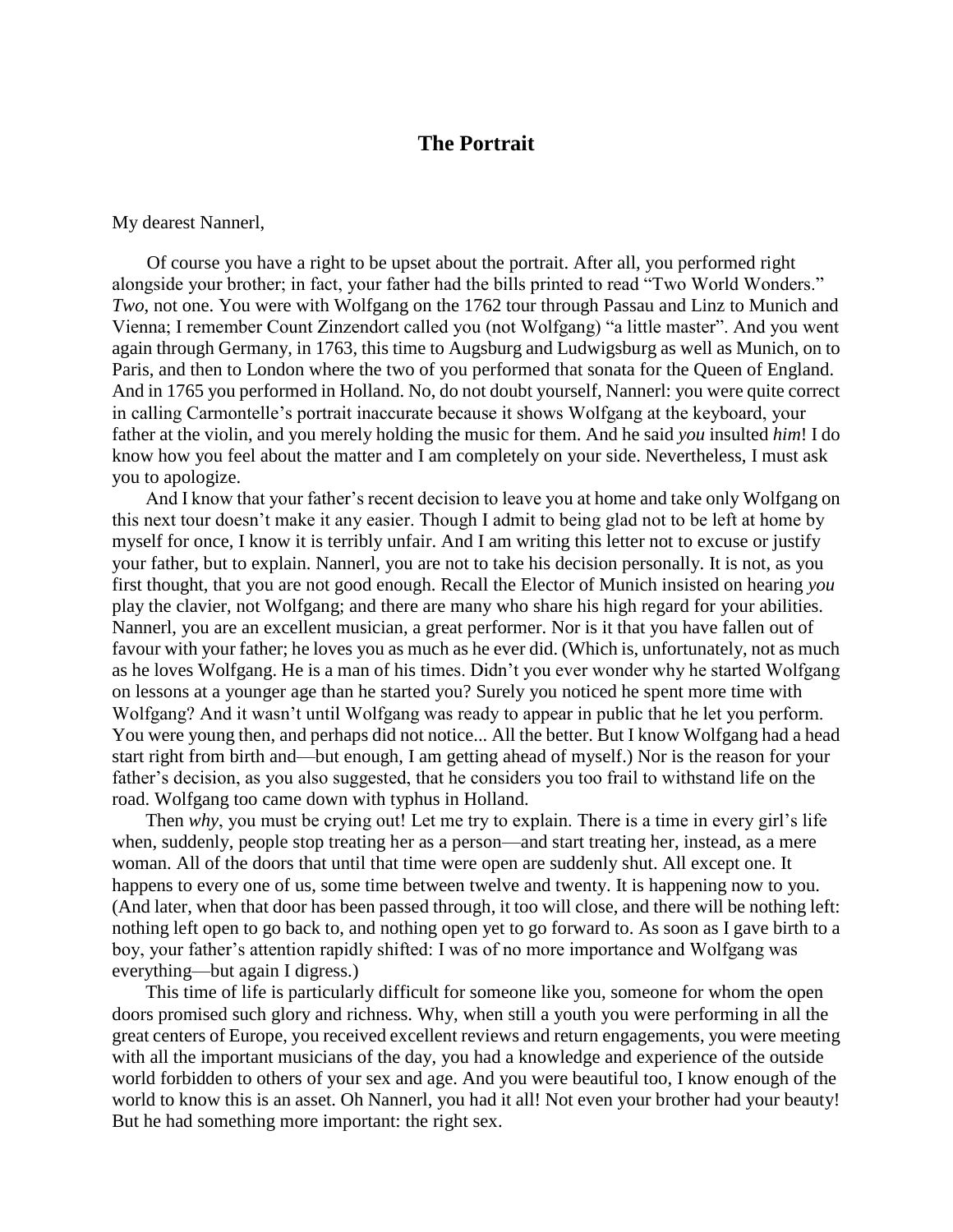It's a betrayal, I know it. It dashes to the ground all of the things you thought mattered: ability, dedication, desire. I had a talent for singing. I found it hard too, when I realized that I was not destined to become a famous singer. But, alas, I loved your father and wanted a family, so I accepted that loss for another gain. But you, Nannerl, I suspect it will be a long time before you marry, if at all, and perhaps you will not have any children. So it must be particularly frustrating and painful to have the only door you ever wanted open, suddenly closed.

I know this is little consolation, and indeed in a less generous heart, it would be salt to the wound, but remember, without you, Wolfgang would not be where he is today. You helped him become what he is. Much as your father likes to take all the credit for Wolfgang, it is simply not true. He had a family to support, a job to do, and while he was away playing in the consort, and directing the choir, it was you Wolfgang learned from. Remember in London, when Wolfgang was introduced to Johann Christoph Bach and the two of them, taking turns, with Wolfgang seated between Bach"s legs, the two of them played a sonata together and afterwards improvised. What a delight that was to everyone! Of course I knew it was with you he learned how to do that. I remember you, as a mere girl of ten, taking your little brother, then six, and "babysitting" him just like that. And there was so much more. All the musical games you made up, and the time you spent helping his little hand form the notes on the staff when he could not yet write the letters of the alphabet. When I saw how much more valuable it was to have you spend time with your music and with your brother, well, I did not force upon you all the domestic duties it is common for daughters to bear. Besides, how many women get to do the washing and cooking to the music of such artistic genius!

And all of that makes this last bit even harder to tell you. You suggested that I ask Carmontelle to re-do the portrait. That is an excellent idea, but it cannot be done. You see, the one you saw was already a second version, done at my insistence. Nannerl, in the first one, you were not there at all. The man had excluded you completely, left you out altogether. (And the portrait you see now is his idea of atonement.)

Love,

Mother

Appendix entry for "The Portrait"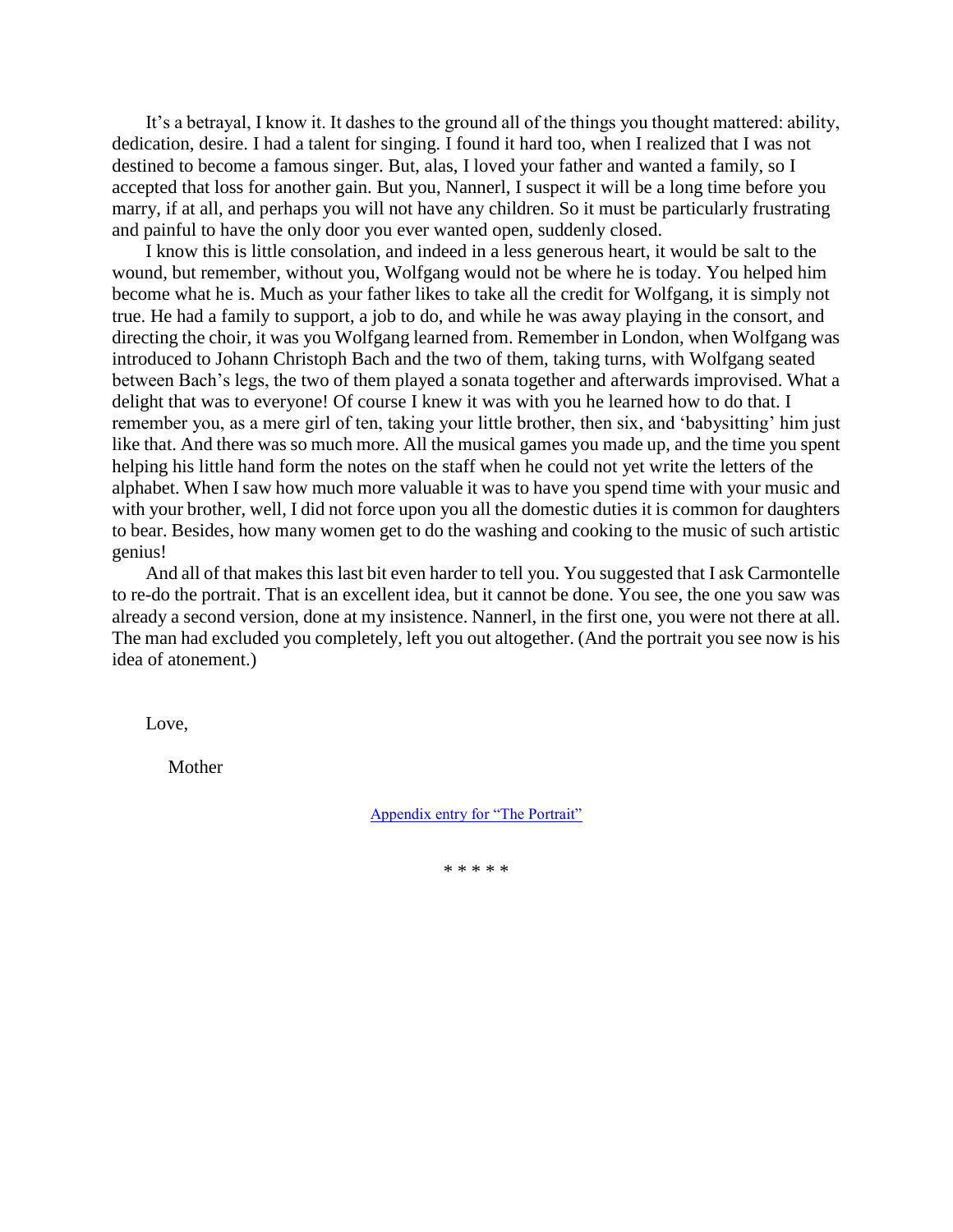# **The Protest**

### Dear Dr. Agnodice:

We are appalled at the charges which have recently been laid against you by your colleagues. The Athenian Association of Obstetricians and Gynaecologists has absolutely no grounds for their claim that you are "corrupting" your patients.

We recognize the dilemma this unfortunate turn of events puts you in: if you do not reveal your sex, thus proving your incapability of the alleged action, you will very likely be found guilty as charged; however, if you do reveal your sex, you will be charged with a different crime, that of contravening Section 1(c) of the Athenian Code of Laws (which states, as you must surely know, that no woman is allowed to practice medicine), and you will most certainly be found guilty.

To protest this action of the AAOG, we, the undersigned, are embarking on an intensive lobbying effort on your behalf. Several of us are married to men of influence, some of us are married to men of wealth, and the rest of us are simply married—which enables us to withhold a certain service, with the result that *no* obstetrician will have work until our demands are met.

We have considered the possibility that our action will bring on the risk of rape. However, we are fairly certain that this will be rare since (1) in such an event, we would momentarily forego our loyalty to you and seek the services of another gynaecologist, a man who knows the husband in question, in order to force upon the transgressor the humiliation of having it known that he must rape, that his wife is unwilling and does not desire (or at least obey) him; and (2) rape would make the husband in question as guilty as you supposedly are.

—If indeed it is rape you have been accused of. To be truthful, we cannot quite figure out what "corrupting" means. If it means you are raping us, then why would any of us keep returning to you? And if it does not mean rape—that is, if it means we are consenting—then what is 'corrupting' about it? (We are not children.)

We believe therefore that the members of the AAOG who initiated and who support this charge are merely jealous: professionally, because your clientele indicates that you provide better service, and personally, because if there is any sexual interaction occurring, it is not with them.

Our demands are reasonable:

1) that the charges against you be dropped;

2) that compensation be paid for personal injury and suffering and for damages to your professional reputation;

3) that Section 1(c) of the Act be repealed.

And we intend to continue our efforts until our demands are met. Never again will a woman be penalized for practising medicine!

Sincerely,

Alethea, Philotima, Lamo, Senia, Terione, Melia, Phryria, Isthnote, Elyclea, Lyspasia, Mycurnice, Iasthia, Chlete, Diomice, Hyaphale, Thetrisis, Eurgenia, Persilea, Dionene

Appendix entry for "The Protest"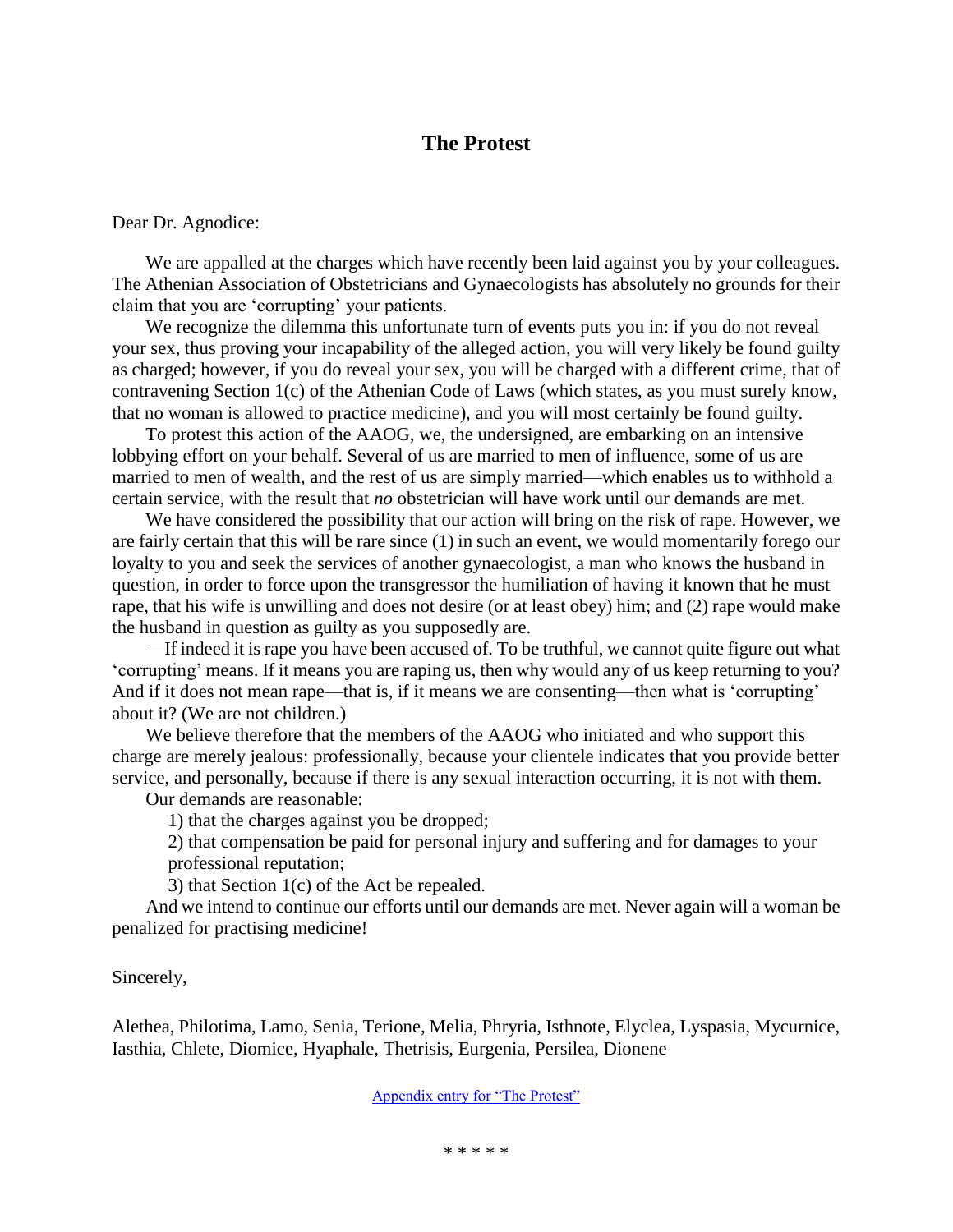# **The Ride**

The Tenth of July, 1042 from Coventry

Deare Sister—

Though it is not long since our last visit, I find once again great need to speak with you! (Would that you lived nearer to Coventry!) You remember the discussion we had upon my arrival, prompted by my journey through Mercia?

Fast upon my return, I spoke to Leofric about the absolute necessity—moral and economic—of lowering the taxes. I described to him all I had seen, as I described it to you: the bordars and cottars living in poverty on their little piece of land, in their thatched wooden huts without any comforts; their meagre clothing, that we are a country of wool producers and traders, boasting the finest weavers" guild, and yet the people of the land are so poorly clothed; and their food, only vegetables, many can not even have meat for a Sunday feast (feast! they do not know the word), not even a piece of wheatbread.

And Leofric said well why do they not come and ask if they want their taxes lowered? If the tax is too high, they would say something—and they have not. But I said, the bondmen can not leave the farms; and the freemen too can hardly leave their work, and their families alone against the wild beasts of the forest. And even if they could, they have no way of getting here. And they can not send a letter, you know they can not read or write, so how are they to "come and ask"?

But he was deaf to my pleas. He likes being rich—he likes his meat and wheatbread, and his very fine mead, his furs, and his embroidered robes set with jewels. Leofric, I said, have you no charity? You speak of founding a Benedictene monastery, are you not a Christian? Are you not bound by mercy, compassion, generosity—justice, for God"s sake, Leofric! You are the Lord of Coventry, the Earl of Mercia—you are responsible for these people! They are our kinsmen!

I swear sister, I would leave, but for the children. I can not think of them left to his ways, but if I were to take them with me—you know I would barely survive myself alone—with the children too, what could I do? I can not read or write well, women receive so little schooling, even in the monasteries. I am dependent on him, it is true: I am no different from the peasants I speak for.

Though some are. Do you remember Ethelfled? Seven years she gave Mercia good and conscientious governance, she built cities, she planned battles, and captured from the Danes, Derby, Leicester, and York. But it is true, she was regent and queen, not an earl"s wife. And an earl"s wife is not listened to. At least not in *this* court. I have heard that some consult their wives about public policy, but not Leofric—he simply will not or can not heed to reason.

Nor to emotion. I told him of the woman with seven children, you remember, three still little and another one on the way, and her husband lame from an attack by wolves, and her two brothers killed in the last battle, there have been so many lately—so she must work in the fields herself if her children are to be fed, she is almost dead with exhaustion, her neighbours try to help but they are overburdened themselves. I cried, I pleaded, Gawaina, I begged! But no. Leofric ordered me out of his room. I felt so—so weak!

So then I went to those who had strength. I know his advisors, I know which nobles he listens to. I spoke with them plainly and directly—but they paid no attention. (Except one—and you would be surprised which—he said he would speak to Leofric on condition—I refused of course!)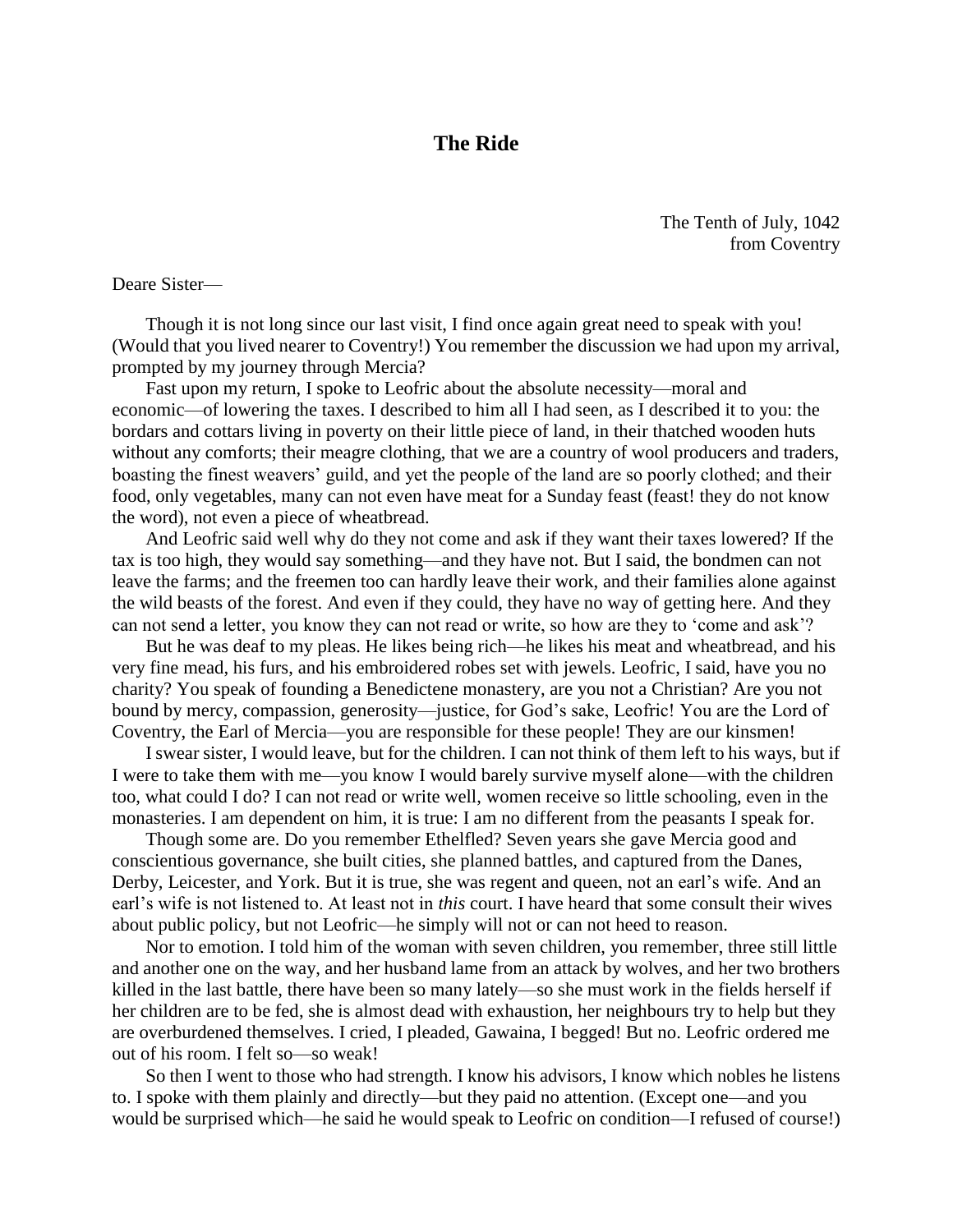Next I went to their wives. But those with influence did not want to risk losing it for mere peasants, and those without did not want to anger their husbands.

Gawaina, I had to do something! So I dressed like a proper little wench and snuck into the mead-hall one night. I thought if I could explain when they were drunk, maybe they would— But I am not as young and fair as I once was, and I was quickly discovered. Leofric was enraged! There he was, shining in his power, and glory, with two or three child-playthings (where do these women come from?), and suddenly his fat old wife is hoisted onto the table in front of him. I felt such shame! But I explained my presence, and asked him again to please lower the taxes. Well, all those merry red-faced drunkards thought it quite delightful—coarse rude brutes! When the laughter died, Leofric said with great solemnity, "I will." Oh, Gawaina! I was so gladdened! But then he added "*If* you ride naked through the marketplace at noon." Well again the hall broke into laughter and there was much toasting to that. To save what dignity I had left, I looked at my husband straight when the laughter stopped and said "I will." In silence then, I clambered off the table (not a one would help—and they think themselves such gentlemen!) and I walked out.

When I got to my chamber, I full realized what I had said! Ride through the town naked! How could I? I am a God-fearing Christian, I can not show myself in public! Only a pagan whore could do that! But if the taxes would be lowered—I prayed to God—maybe I could...

But no, I could not. I know why he made that—that challenge: he does not like his fat old wife. Gawaina, I can not go naked through the town. He is right. With all the children I have had, since marriage at fifteen—though "tis to provide him with heirs!—I am indeed a frightful sight. It is good, these fashions, no one need know how ugly I have become. But he knows. And he wants to make a fool of me. And if I ride, he will. (Especially if he does not live to his word. It could be he was too drunk to even know what he said. And I will be twice the fool to take him seriously.)

As I was in my chamber, mother heard me weeping and praying, and she asked what was troubling me. Well, I told her, and she said the most wondrous thing. She said "Godgifu, your body *is* beautiful if you can use it in that way, to ease the burden of all of Mercia. To give the people a good life—to use your body for such a noble purpose is to *make* that body beautiful, my child." She then said, with a smile, that Leofric would never have the strength. The men, she said, they speak of courage and glory, but there is not a one among them who would not feel naked without his *armour*, can you think of him in public without his *clothes*? And God will *bless* your body, Godgifu, it is the temple of the Holy Spirit.

And I saw she is right. She is very wise, our mother. (She offered to ride along with me, naked too!) I know he is trying to trick me, to force me to use my body as women have always had to, never to use their minds. But it is good to use my body in this way. In this way I use my body to serve my mind.

When I first decided to ride, I hoped no one would look. But now I have changed my mind. Sister, I hope everyone looks and sees this beautiful noble body! I may even put up my hair! A body is not ugly that has borne children, a body is not ugly that displays for justice—no matter how it looks!

So, deare sister, ask God"s forgiveness for me, wish me luck, and pray the brute lives to his word. Tomorrow, I ride!

Godiva

Appendix entry for "The Ride"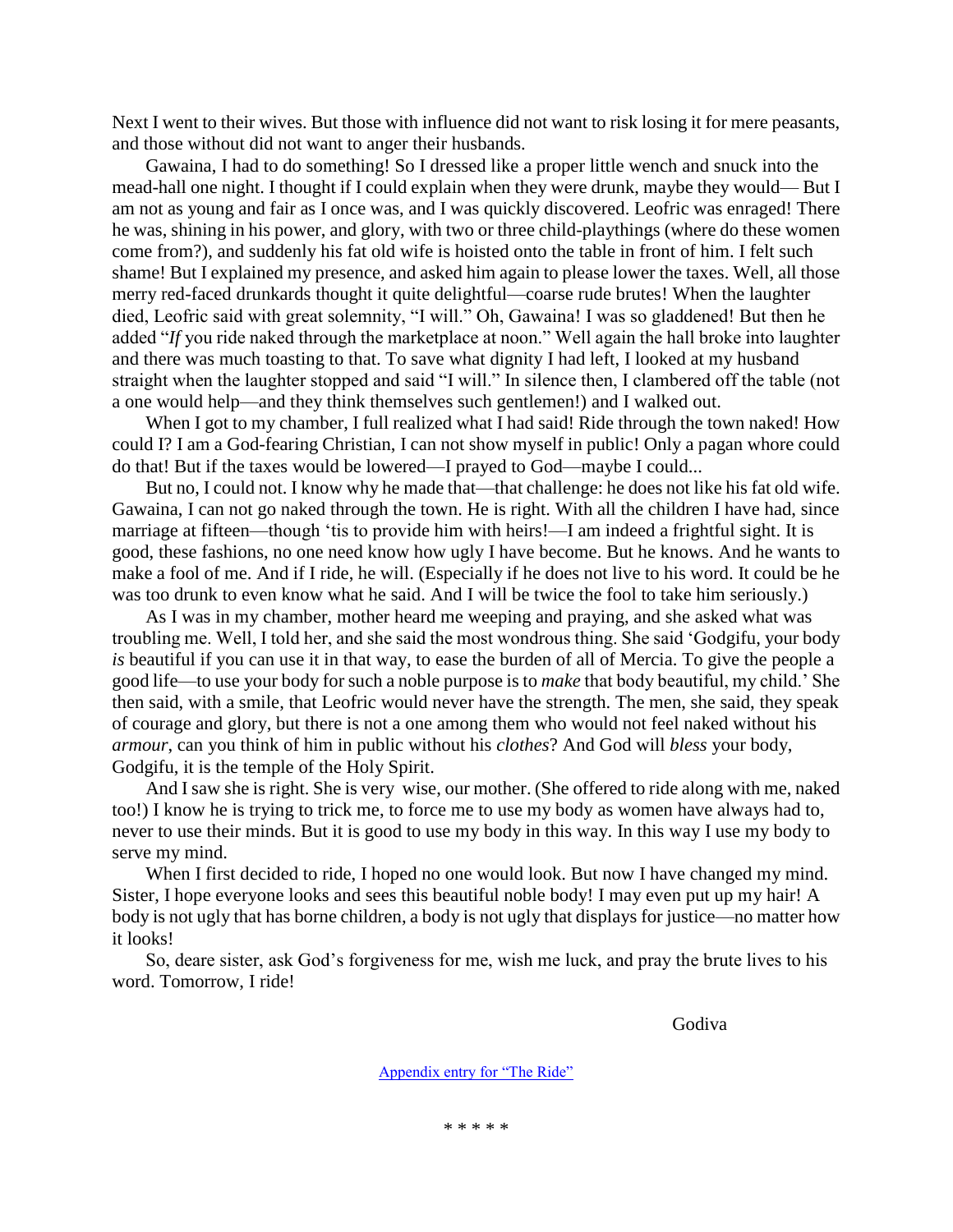# **The Experiment**

January 12, 1796 Bristol, England

Dear Mrs. Phipps:

You don't know me and I don't know you 'cept it's the talk that Mr. Jenner is going to use your boy James for an 'experiment'. Mrs. Phipps, you mustn't let 'im!

I saw Mr. Jenner, back in "66 I think "twas, when he was still an apprentice at the surgery in Sodbury. I can't remember what was ailing me but I do remember a chat we had about the pox. I'd told "im that I couldn"t catch the smallpox because I"d had the cowpox. My mother"d packed me off one day to a cowparty—whenever a cow on one of the farms had the pox, all the chil"ren in the village went to milk it. We'd stay past tea, play a bit o' tag or King's Statue—we'd have our cowparty. Then soon enough all of us would get the cowpox—which is nothing, a few warts is all—and because of that we"d never get the smallpox. Which as you know can be fatal.

Now I recall Mr. Jenner was quite int'rested in my belief. I told 'im 'twas not jus' my belief—everyone knew"t, "twas common knowledge, I told "im. He insisted that it was perhaps, at best, a common belief. That irked me, it did. So I asked "im, what"s the diff"rence "tween belief and knowledge? He ever so kindly explained that when you *knew* something, it was true, but if you just *believed* it, well it could be nonsense. So I told "im again that all the chil"ren who went to cowparties and got the cowpox did not get the smallpox—so "twas true, wasn"t it! He muttered something about old wives' tales, and I assured 'im the men knew't as well as the women. He stood up in frustration then and said, not without a touch of anger, "But has it been *proved*? You haven't got *proof*!' 'What proof?' I asked. He stomped around the room then said, 'Proof, my dear, comes from intelligent observation and logical deduction. That"s *science*!" Well it seemed to me my belief had as much as proof as any, and was therefore knowledge, even science. But as Mr. Jenner seemed to getting a little hysterical, I wasn"t about to stay and tell "im so.

Now I hear he"s going to do an "experiment", to *prove* that getting the cowpox stops you from getting the smallpox. Well at first I laughed! If he only wants to find out *that* it"s true and not *why* it's true, well he's not doing anything of int'rest, is he? And an 'experiment'? Why what's an experiment but observation? The only diff<sup>7</sup>rence I can see 'tween what he's going to do and what we've been doing is he's going to observe something *he rigs up*, not something that's already happ'ning in the normal course of things. And perhaps what with his lists of figures and notes—what does he call it, his "data"—maybe he thinks *his* observations will be better. But of course that's nonsense, isn't it? Writing down what I see doesn't make what I see any diff'rent, better or worse. I could still see it wrong, or miss something altogether, couldn"t I? I could even write it down wrong!

Today I heard one of the lads say that if his experiment works, he"ll surely be famous for discovering the smallpox vaccination. I asked what a vaccination was, and then he told me exactly what the experiment was into. Well I laughed, the man's absurd isn't he to say he's going to *discover* a vaccination, since we've been 'vaccinating' against the smallpox for years. After I thought a bit, I got angry. I should like to know if Mr. Jenner is going to give his vaccinations away. Not bloody likely! I"ll bet he"s going to try to *sell* them, and make a pretty penny out of it! Doesn"t seem proper, does it?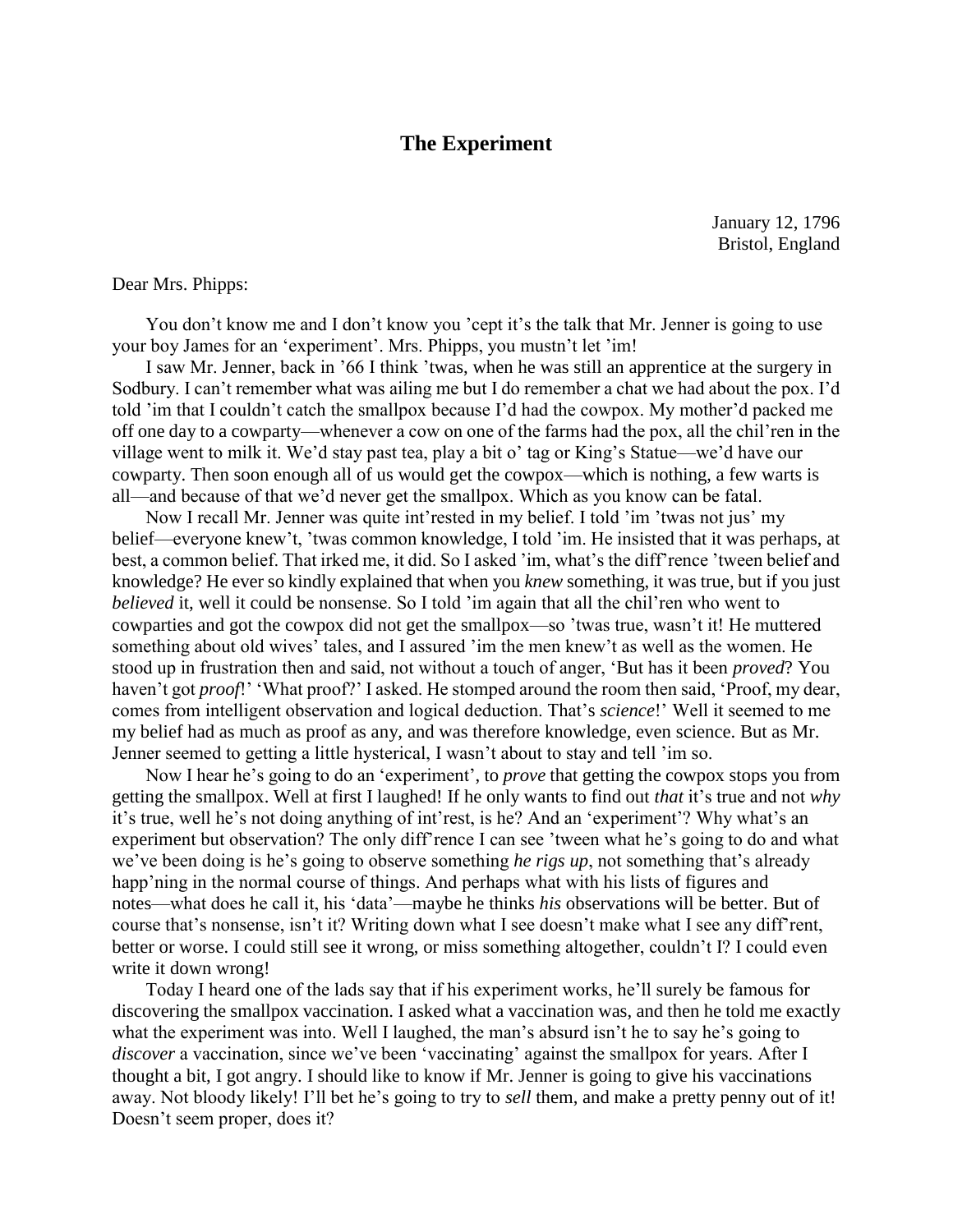But then the horror hit me! If Mr. Jenner knows for certain that a cowpox vaccination will stop the smallpox, then why is he doing the experiment? And if he doesn't know for certain, then he's risking your boy"s life! Mrs. Phipps, you must stop "im! Ask "im why he"s not doing the experiment on 'imself! Go on, ask 'im!

Sincerely,

Ellen (the milkmaid)

Appendix entry for "The Experiment"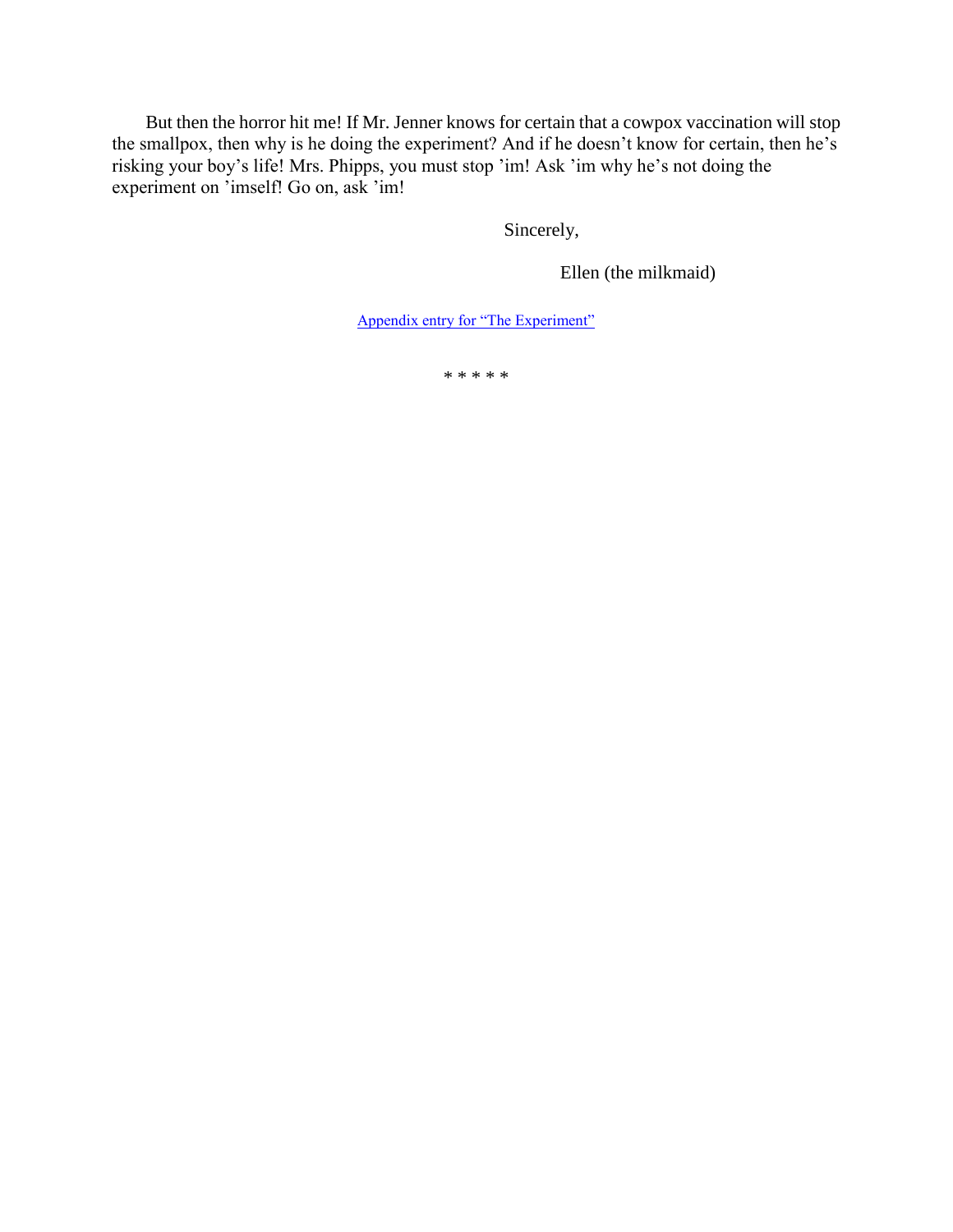# **The Patent**

C. Greene Savannah, Georgia July 20th, 1792

My dearest Catherine—

How I would love to send you a magnolia tree! The fragrance of a magnolia is so sweet, Catherine, you can forget just about anything. Some like a camellia, and some prefer sweetgum, but I tell my folks, bury me under a big magnolia and I"ll rest just fine.

Not that I'm thinking about dying—but when you're past sixty, you know as well as I do, some things have a way of reminding you that you won"t live forever.

But enough of that, let me tell you right away about my new invention! I'm calling it a cotton gin, though it might work for other fibers as well. (Do you grow cotton in Russia?) It"s a machine to separate the fibers from the seeds, and this is how it works: you put rows of teeth onto a roller, and line it up with a comb; as you turn the roller (there's a handle on the end), the teeth fit through the ribs of the comb; so when you feed cotton through the machine, the teeth catch the fibers and pass them through, but the comb catches the seeds and they're left behind! It's simple really. The idea came to me while I was combing Charlotte's hair after her little dance, when it was sprinkled through with sequins. (She"s started sassing her old grandmother these days, but I reckon she"s just growing some southern spirit. The rest of them are doing fine—what news of yours?)

A young man who has been boarding here at the plantation for a while has just made a model of my machine for me, and it really works! (I have enclosed my design sheets so you can manufacture it too, though perhaps you will need to change the measurements for whatever fiber you"ll be putting through it.) I"m absolutely delighted because the women have had to work so hard at separation—it's such a slow and tedious job. But now, we can make a machine for each of them, the work will go much quicker, and they"ll have more time to tend their houses, play with their children, sing, dance, whatever—

Mr. Whitney (the young man) is excited about the idea too. Actually he seems a bit overly excited. He's talking about revolutionizing American industry—he sees cotton fields stretching from one end of the country to the other! I told him I didn"t think the country needed that much cotton. He said we could export it. I said other countries, as far as I know, generally have no problem providing themselves with fabric for clothing. But he thinks the whole world should wear cotton now! It was awful to hear him talk on and on: he had plans for a giant cotton gin, one to fill a whole room, then hundreds of them in a huge single building. I told him I didn"t think the women would like to work in a building with a hundred giant cotton gins whirring and clanking. He laughed and said "Oh no ma'am, not the women, we'll need *men* to operate these machines." I asked "Then what will the women do for work?" He didn"t seem to think they needed to work. Rather than pursue that ridiculous line of thought, I simply told him I didn't think the men would want to work in that kind of environment either. "Oh they will," he said smugly. When I raised my eyebrows, he explained—"If they haven"t got anything else to do". Catherine, to hear him talk—heavens alive!

I must warn you by the way, that the gin tends to damage the fiber a bit, especially the long breeds. I haven"t yet figured out how to avoid that, and until I do (you"re welcome to give it some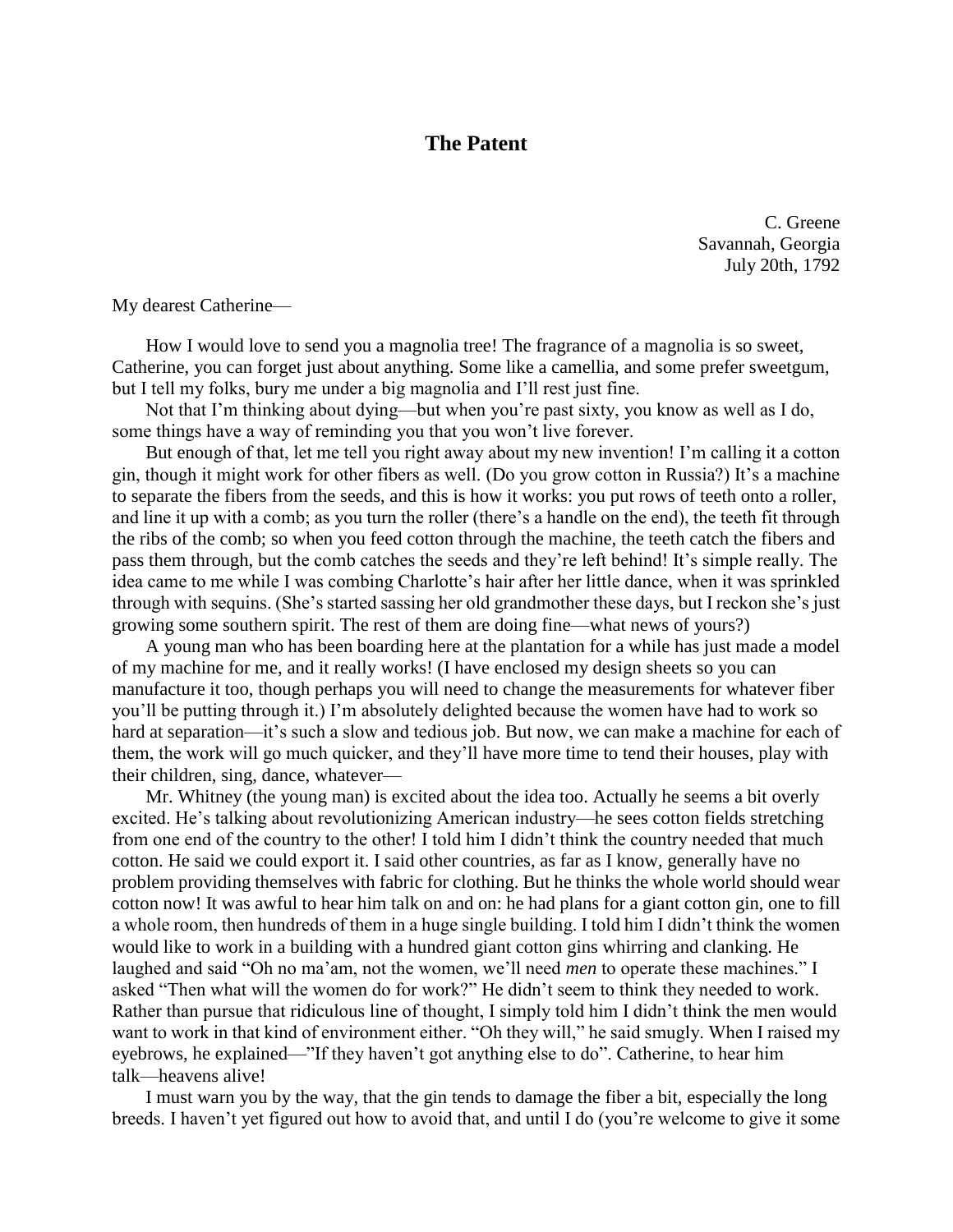thought!), I won"t use it on the finer blends. But since some of the women will prefer to work by hand anyway (especially the older ones and those not blessed with any great co-ordination), I will simply put the finer blends in their charge.

Phineas (you remember Phineas Miller, my manager) has spoken to me about getting a patent for the gin. Do you have patents in Russia? Apparently they"re a bit new here, the U.S. Patent Act was made law only two years ago. As I understand it, a patent gives the inventor (they"re only for inventions, of "new and useful" things) the exclusive right to make, use, and sell a specific device, for a specific time period. Why, it seems to me it defeats the whole purpose of my cotton gin if I"m the only one who"ll be allowed to use it! And it seems incredibly selfish, doesn"t it? I told Phineas what I thought and he merely laughed, and said I didn"t understand. "Well I beg your pardon," I said, "then explain it to me." So he pulled out a copy of the Act: "Patents," he read, "are to promote the progress of science and useful arts by securing for a limited time to authors and inventors the exclusive rights to their respective writings and discoveries." That's nonsense, I said. You don't promote the progress of science by *coveting* your ideas and inventions, but by *sharing* them—as you and I do. When I suggested that this was indeed what we filled our letters with, he turned white as a bleached potato sack. "Oh my" was all he said. Then he left the room. You can understand that I was quite confused.

I still don"t like the idea. I don"t believe for a minute that no one else has thought of a gin, for cotton or any other fiber. Why, many ideas and inventions have been 'discovered' simultaneously or consecutively by people ignorant of others" work. So why should *one* person get an exclusive privilege to it? Furthermore, I don"t believe for a minute that all the credit should be mine: I am indebted to my past, to whatever education I received, for the prerequisite knowledge I must've needed; and I owe my present circumstances for, what shall I call it, for the right timing, for the opportunity? No one exists alone, in a vacuum, so no one can own an idea.

And I'm suspect of the reasons one would *want* to claim ownership. It seems to me it's all ego and personal profit. I can perhaps forgive such immature and irresponsible motives for something frivolous, but for something as useful as the cotton gin, for something that would eliminate so much tedious work and free so many people for other more pleasurable pursuits, why the thought just sickens my heart.

And yet, when I recalled Mr. Whitney's nightmarish vision and Phineas' anger at my response to patenting, it occurred to me that perhaps I *should* apply for a patent—if only to protect my gin from such gross misuse. So I decided to inquire into the matter after all, and I was told that women aren"t allowed to apply for patents! Can you believe it? I don"t rightly know what I"ll do yet, but I will certainly keep you in touch. (Are women in Russia allowed to apply for patents?) (And are you thinking what I"m thinking?)

Before I close, Catherine, I do want to thank you for the idea of crop rotation. It makes *perfect* sense. What we need now is more exact knowledge about which crops use which nutrients from the earth; if we can figure that out, perhaps no one need go hungry again. Do let me know how it works out for your farmers. I am going to see if the idea can be applied with benefit to the kind of soil we have here.

**Catherine** 

Appendix entry for "The Patent"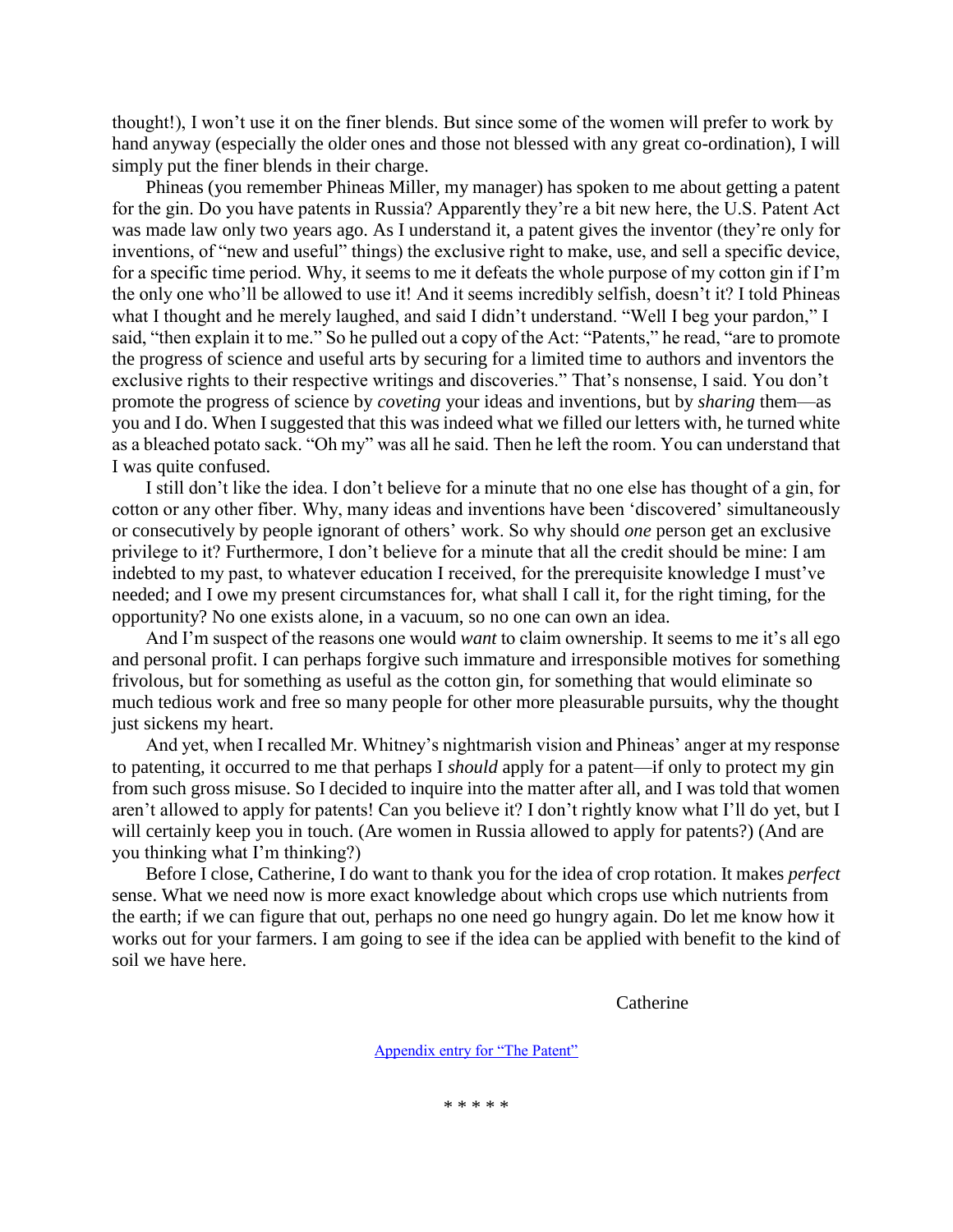# **The Model**

Helen,

Don"t do it. I beg you. Marry him if you like, but when he asks you to pose for his paintings (as he surely will—he is fifty-three and you are sixteen, do you think he"s marrying you for your mind?), when he asks you to sit, to lie still—say No.

He will make of you a prostitute. You see, Peter Paul Rubens is a very good pimp: he knows well how to make money from other people"s bodies. Oh, he will say he will make something of you—but instead, he will make something *off* of you. He will merely copy you.

And you will get no credit. Though you will fill the canvas, though *you* will be the reason people will want to buy his work, you will remain anonymous: *his* name will be written on the canvas. And on the cheque.

He will glorify you: he will make your skin glow, it will be translucent, like the thinnest petal of a lily lit by the sun; your cheeks will be rosy, your lips, ripe; your flesh will hang like succulent fruit, plump and heavy with promise; he will paint you as saint, angel, goddess—myth! He will falsify you!

Helen, you must not allow yourself to be idealized! Don"t you see? You will make peasant women ashamed of their tan, it will seem dirty and disgusting, and then they will throw away their money on creams to whiten their skin. Women will begin to stuff themselves to look beautiful, to look like you. They will go on eating binges till they throw up, and then they will eat again, taking pills to keep it down. Unless their bodies have the metabolism yours has, they will be trying to do the impossible! And not all women have frames to support your weight. You have no idea of the extremes they will go to: I have seen some women strap themselves into braces to support their newly acquired excess!

And they believe they are beautiful!

No, they don"t believe it. They will never look like me in the paintings (not even I look like me)—so they will never believe they are beautiful.

Yes, you know who I am now. I am your sister, I am the one in *The Rape of the Daughters of Leucippus*. So please, attend to this letter, I know what I am talking about. See the consequences *before* you take the action! If you allow yourself to be idealized, you will become an ideal—you will become a *model*. Men will want that body, they will expect that body. And women will kill themselves trying to get it.

Suzanne

Appendix entry for "The Model"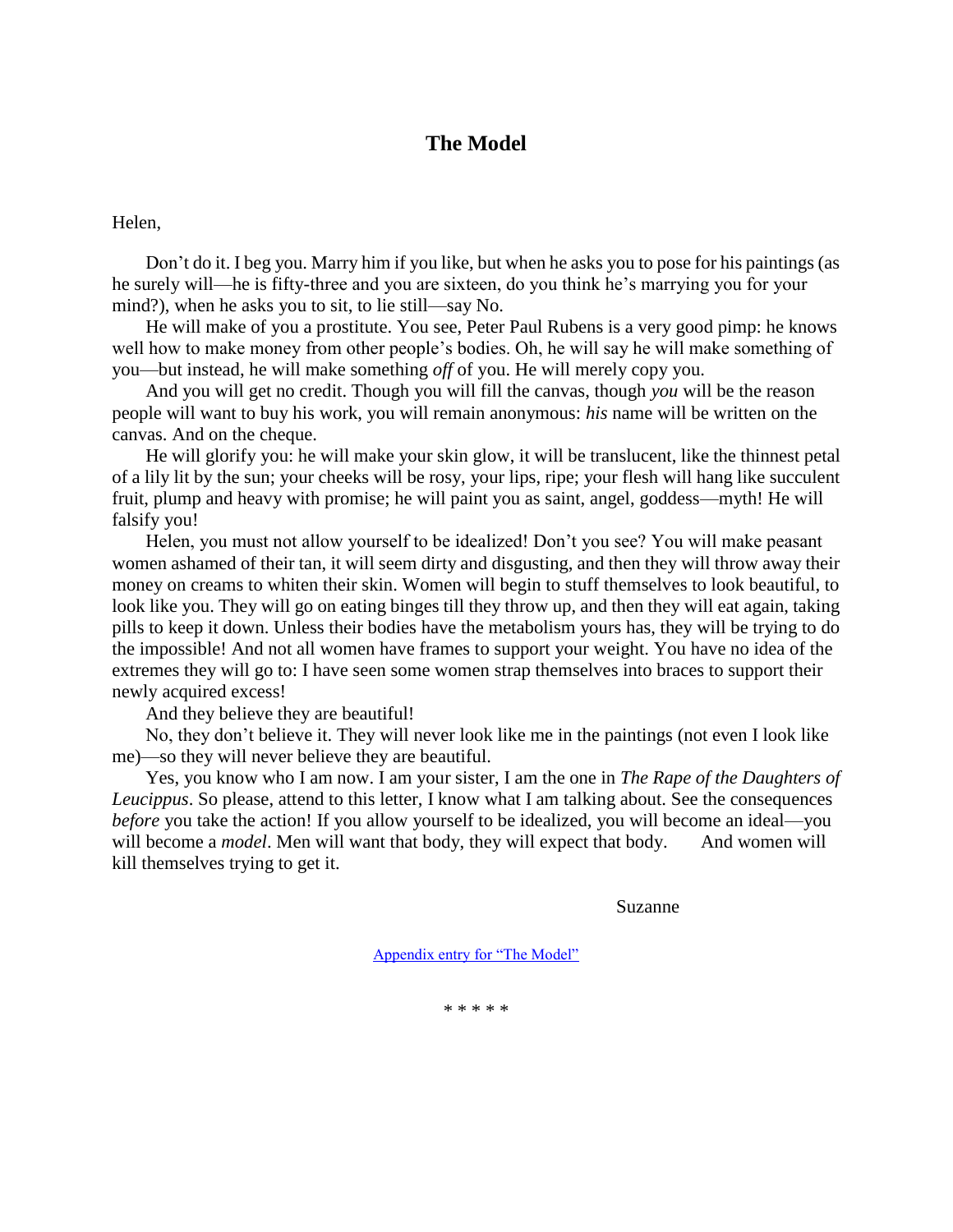Benetta—

So you really did it! I saw your marble come from the quarry today. It is a very big piece! Where will you put it? It won't fit in your apron pocket like your peach stones— But I guess you're no longer going to hide your work. I envy you that. People will know now, they will be saying 'Benetta, the sculptor'!

And 'Properzia, the notary's daughter'. If I am lucky, 'Properzia, Raphael's friend'. No-if I am lucky, 'Properzia, Benetta's friend'!

No, if *you're* lucky. Benetta, do you really think that by doing something big you will become famous? You know quantity has nothing to do with quality! The size is irrelevant. Not to mention impractical. You won"t be able to hide it—and I don"t mean from your husband now—well, you hear the talk of invasion as much as I do. And you won't be able to carry your work with you wherever you go—around the house, around town, around the country. What if your husband gets posted somewhere else, again? You will even have to build a separate room to work in (I do wonder where the money is coming from), and then you will be able to work only there—what of the summer days we spent in the meadows with our tiny stones?

Benetta, it seems like such a risk. To do something so big. I mean, well it had better be good, because it may be the last piece you do—it will take you so long! Yesterday you had ideas for ten different pieces. You won"t have time for them all now—are you sure you really want to spend five years on one piece? (And that is with assistants—who will want to be paid. Tell me, do you honestly look forward to collaboration or do you now, like Michelangelo, just want to give orders to other people?)

But all right, you have made your choice. Big it is. But why marble? Why not wood? (I"ll use the peach *pits* and you can use the peach *trees*!) There"s lots of it and it"s far cheaper. Is that it? Do you believe that the rarer it is, the more valuable it is? But that"s silly! I need only go to the orchard and the ceramic artists simply go down to the river—but so what! How will having to order your material from far away make your piece any better? And why should something expensive be more valuable? Air is free, but I consider it valuable indeed. Just because you have to pay dearly for your marble— And again, consider the risk—I mean, suppose it isn't great—all that money—

And listen, there"s more to it than all of that: don"t you see, by using marble, by using *material* that"s rare and expensive, you"re helping to make *art* rare and expensive—its production *and* its acquisition.

And in our society, who is it who has the money? Not us! Our husbands, our fathers, our *men*! So it"s not only elitist, it"s also sexist! Benetta, as it is, only men are "allowed" the *desire* to be an artist (of all Marcantonio"s students, we two are the only women—and if it weren"t for the fact that we also had to audition, we"d never be able to withstand the comments, you know that). Don"t give them a monopoly to the *means* as well!

Either way, size, or rarity, or expense, it"s *form* you"re focussing on. Pretence, not substance—not *essence*! Tell me, which is of greater value: an inconsequential, meaningless figure done of an eighteen cube feet of solid gold, or a piece so strong in emotion you weep or so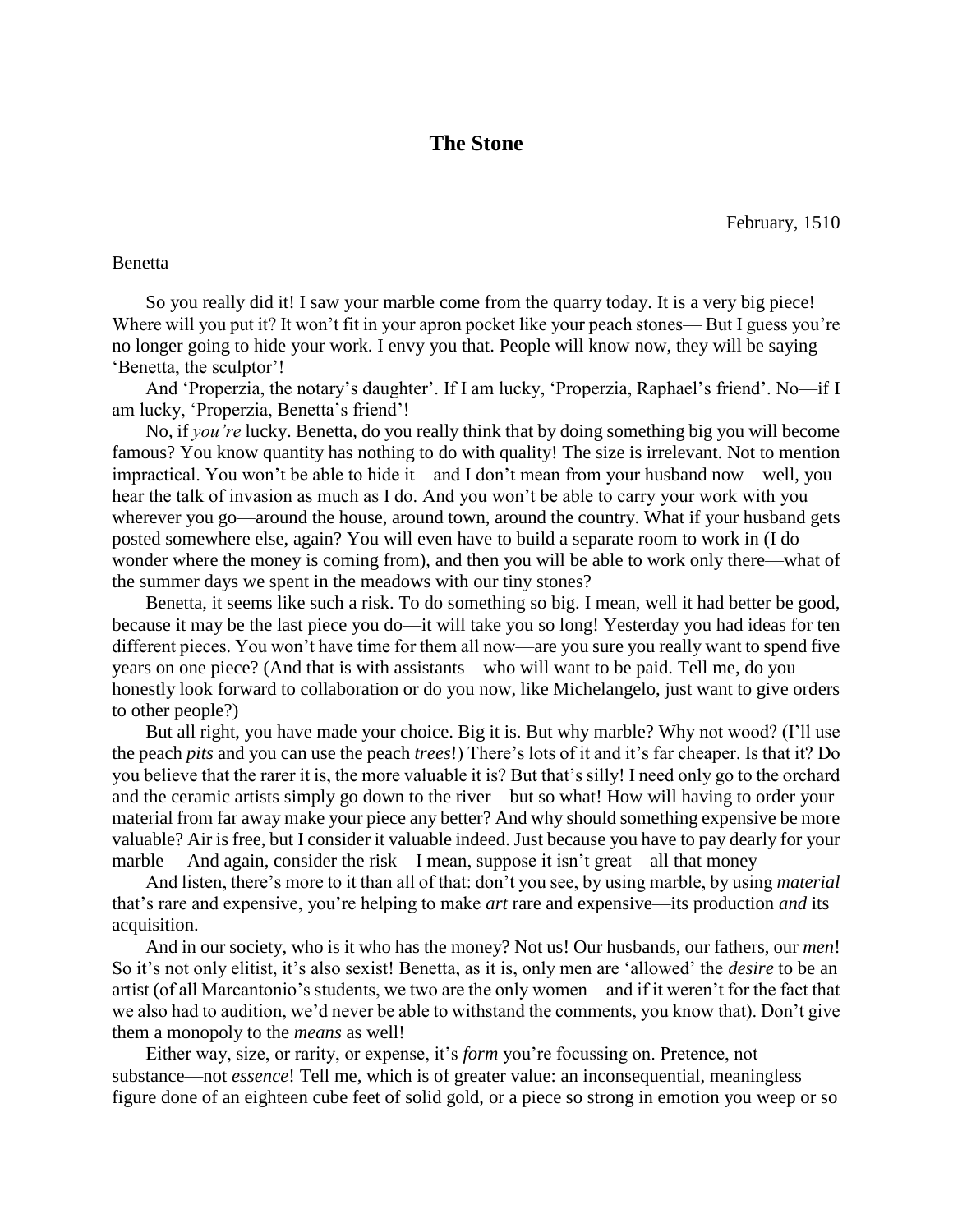disturbing to the mind it shakes some fundamental belief—made out of a handful of clay?

Benetta, you're breaking with tradition—women have a long line of work in miniatures: Anastasie with her paintings, continuing what Laya did as far back as 100 B.C., and the jewelry artisans, the petite-pointistes— And yes, sometimes it's good to break out of the mold, but you're merely taking up a fad! This obsession with bigness, it's only the result of the current fusion of sculpture with architecture—and certain male egos. Are you trying to outdo Michelangelo"s *David*? Is *your* marble *nineteen* feet high? I'm not saying I don't admire his work. It is good. Just not necessarily better.

Yet if we *must* compare, I do think 'ladies' art' wins out. It requires a far greater sensitivity of touch, such fine motor control, exacting precision skills— Could your Michelangelo do a crucifix on an apricot stone? On a cherry stone? Could he have done the set I just finished—eleven stones with Apostles on one side, saints on the other? We don't need science to tell us that women's fingertips are more sensitive: we *know* men's touch is coarse, and clumsy—fit only to handle rock.

with great affection,

Properzia

Appendix entry for "The Stone"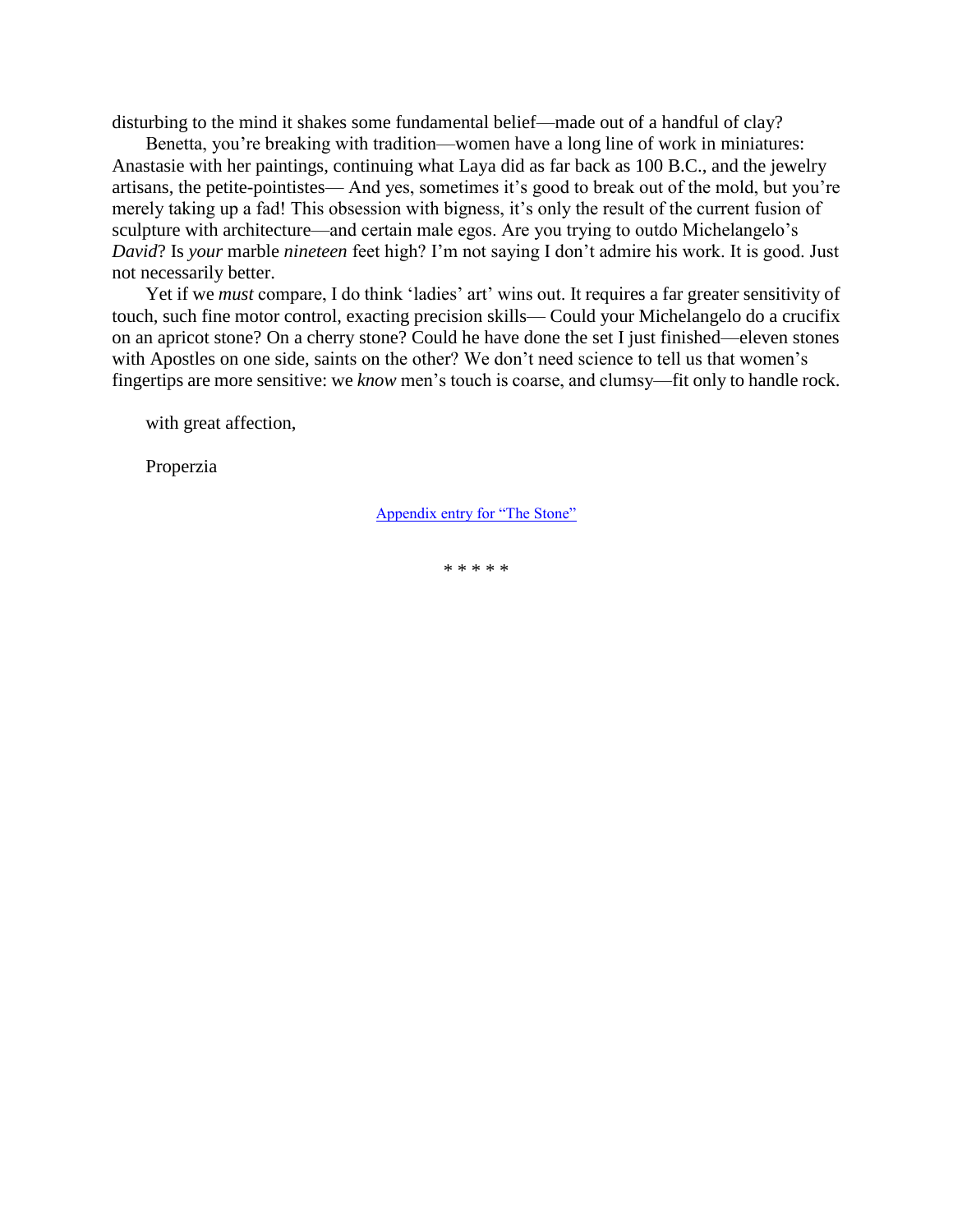# **The Ring**

Vienna, Austria December 1, 1925

Dear Lou Salomé—

I have put off writing this letter for so long, perhaps I"d better deal with the procrastination before I deal with what has finally nudged me to put pen to paper—which is, of course, this business about the ring. Why have I not wanted to write to you before this? The reasons are as unclear to me as those which answer the converse question, why have I wanted to write to you now?

I suppose jealousy needs to be mentioned. Sigmund would like that, believing as he does that it is one of the dominant motivating emotions of the female psyche. But contrary to his theories, it is not a case of female jealous of male, but female jealous of another female. (Yet, since what I am jealous of is a male"s attention, I suppose it"s really the same thing.) I can"t understand it: I mean, my husband has been close to women (closer to other women than to me, I mean) in some ways (in ways that matter to me) many times before. I know that my own sister, Minna, and he are very close. So for someone else to figure brightly in his life, even at this late stage, is nothing new to me. Then why is it so upsetting? I guess because part of me was, all that time, through all the others, seeking comfort in the belief that though he may be close to one or another at various times throughout his life, in the beginning and in the end, it is I who occupy the prime spot. But here we are, in our 60s, and though he and you met more than ten years ago, you are still important in his life. And he is spending his last years close not to me, but to another: it is to you he writes his letters, to you he opens his heart and mind; it is your occasional visits, your presence, he looks forward to, not mine.

Oh you will say, but Martha, everyone knows he loves you in a way he loves no other. This is true, I don"t deny that. But it is not a way that matters to me. To be cherished for one"s nurturance, gentleness, sweetness, efficiency—to be loved for the mother and housewife I am—that is not important to me, that is not enough for me. That is not me.

Oh yes, I know, that is what I have become. Why? Well, certainly these were the expectations of Sigmund—of the man I loved, of the single most significant person in my life. And everyone else I knew, my mother, my brother, seemed to agree. (How did you escape this, this is one thing I want to ask—) So I accepted the role, thinking the one, motherhood, only temporary, and the other, housewifery, only part-time. How wrong I was. And how difficult it has been to live in that wrong.

(No, that is only partly true. I did not exactly "accept" the role—I had little choice: I was pregnant three months after our marriage, so short of killing the child or giving it away, I had to become a mother; and since Sigmund had outside work and I didn"t, it made sense that I take on the household management.)

But you see, I wasn't always like this. Before our marriage, Sigmund and I used to talk a great deal—like he does now with Minna, and Anna (you know our daughter, of course), and you. And letters? Oh we wrote, at length, discussing, analyzing—like he still does, I assume, now with you. I remember Sigmund once confessed—yes for him it would be like that, a confession—that because I wrote "so intelligently and to the point" he was just a little afraid of me—he couldn"t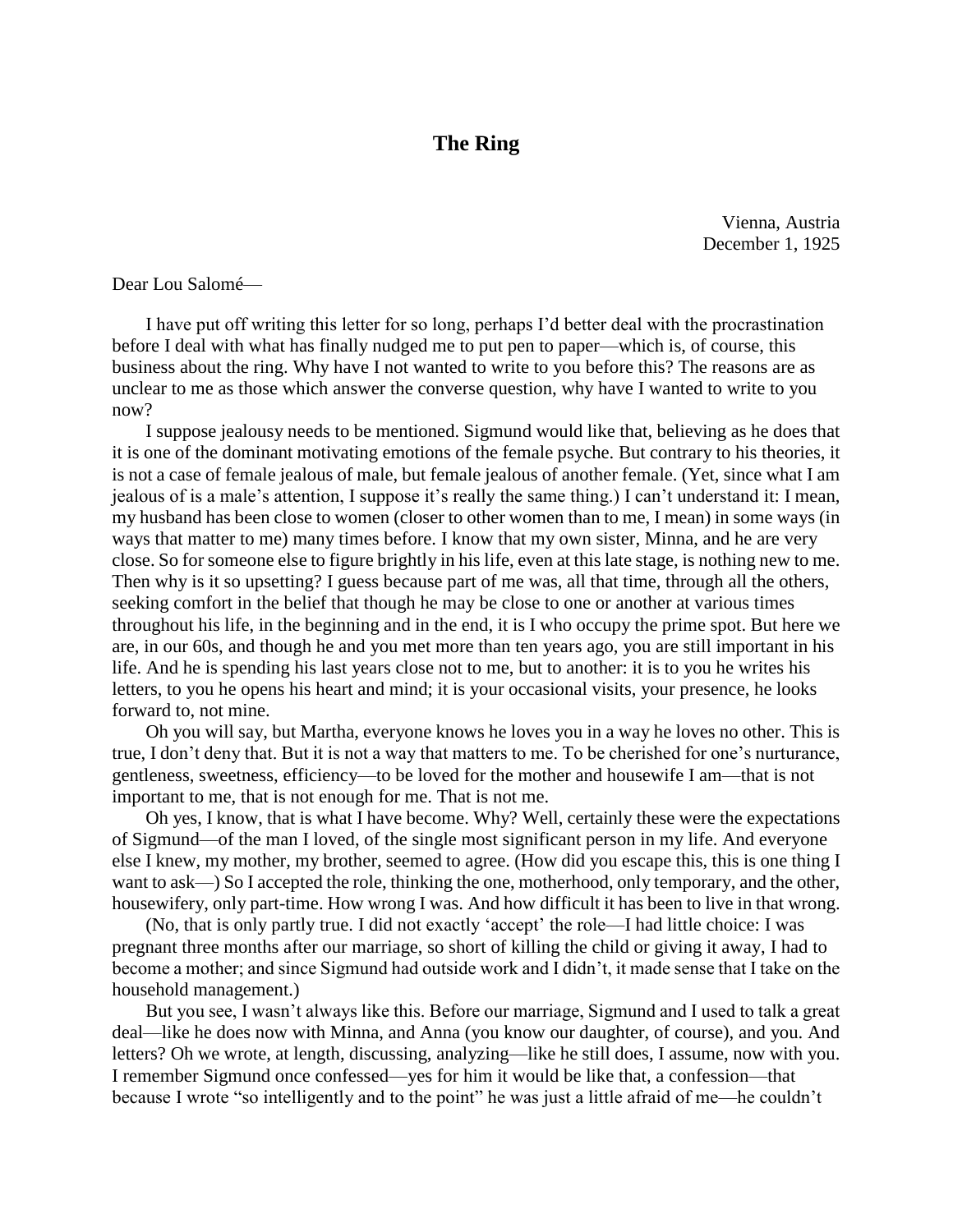bear to have "his sweetheart" smarter than him. Our interchange was warm, intense, sensitive, challenging. But near the end of our courtship, I felt all of that change. I felt more like a passive receptacle for his—his chronicles of existence: he"d write on and on about what he did and what he thought, responding less and less to what I did and thought. With our marriage, the letters of course stopped. But so did that kind of interchange. You see, after a while *all* he wanted to talk about was himself. (I often wonder if his earlier interest in me was insincere, a mere strategy to acquire a mother for his children and a keeper for his house—a strategy abandoned as soon as the end was achieved.) He expected our intelligent conversation to center always around his interests, not mine, his work, not mine. What work, you ask. Well, motherhood and housewifery, since those were my only remaining spheres of activity. Don't be silly, I hear you say, surely you can't think that *that* is as important as Sigmund"s work. Well yes, yes I do.

You see, the other reason we stopped talking is because I simply wasn"t interested in his work. People thought I couldn"t understand it. But oh, I could. I didn"t have the chance to attend university, but I was well-educated as a young woman, the Bernays were a distinguished family; I studied literature and music, why Bertha (Pappenheim) was a good friend of mine (she was the one who translated Wollstonecraft"s *Vindication* into German), and we would often converse for hours. I did understand Sigmund's work. That's why it didn't interest me. And in fact, I suppose that"s another reason for my writing to you: curiosity. I can"t understand how an intelligent woman like you, an older woman, a woman who has experienced much—and this, this is another reason—I am jealous not only of a male's attention, I'm jealous of *you* too, of what you have been, what you have done in your life: at seventeen, you were reading Kant, Schiller, Pascal, Descartes, Kierkegaard; you studied at the University of Zurich, theology, philosophy, the history of art; you knew Rée, personally, and Nietzsche, and Rilke; you"re the author of novels, stories, essays (I especially enjoyed the analysis of Ibsen); men knew you as an intellectual; you walked the streets at night unchaperoned. So I can"t understand—how can you be sincerely interested in Sigmund"s ridiculous theories? Yes, ridiculous! I do think conversation about motherhood and housewifery would have proven far more fruitful in explaining, analyzing, women's feelings, thoughts, fears, motivations.

But of course Sigmund would discredit such talk. I"m not sure if it"s because he discredits all women"s testimonies or just mine. (You may rightly remind me that the very process of psychoanalysis starts with listening to what the patient says: starts, yes, but ends, no—Sigmund interprets what he chooses to hear, I know that too well.) You"d think he didn"t have a wife, what with his ridiculous theories about female sexuality. How different all his ideas about vaginal orgasm, and clitoral orgasm, and masochistic tendencies, and so on, would"ve been if he"d just once asked me, "Martha, what do you like, does this give you pleasure, how does this feel, what do you want"—but no, of course not. That would be out of the question.

Not only because it would be asking for *my* truth, a woman's truth, but because, you see, sex for him meant reproduction; sex for pleasure was considered perverse. So there was no need to inquire about my pleasure or my opinion because given his belief, his opinion was fixed: he had to say that vaginal orgasm was mature and clitoral orgasm immature, since the former involved reproduction, the latter, mere pleasure; he also had to say, therefore, that penile penetration and ejaculation were the main events of sex: a very neat theory since in the male, then, reproductive activity *entails* pleasurable activity; women fare less fortunately, of course, having to choose *between* sexual pleasure and maturity. To go further, Sigmund believed sexual intercourse to be essential to his health: not to ejaculate (in my vagina—masturbation, as it is non-reproductive, would indicate fixation at the infantile level) would result in a build-up of "sexual toxins". In fact,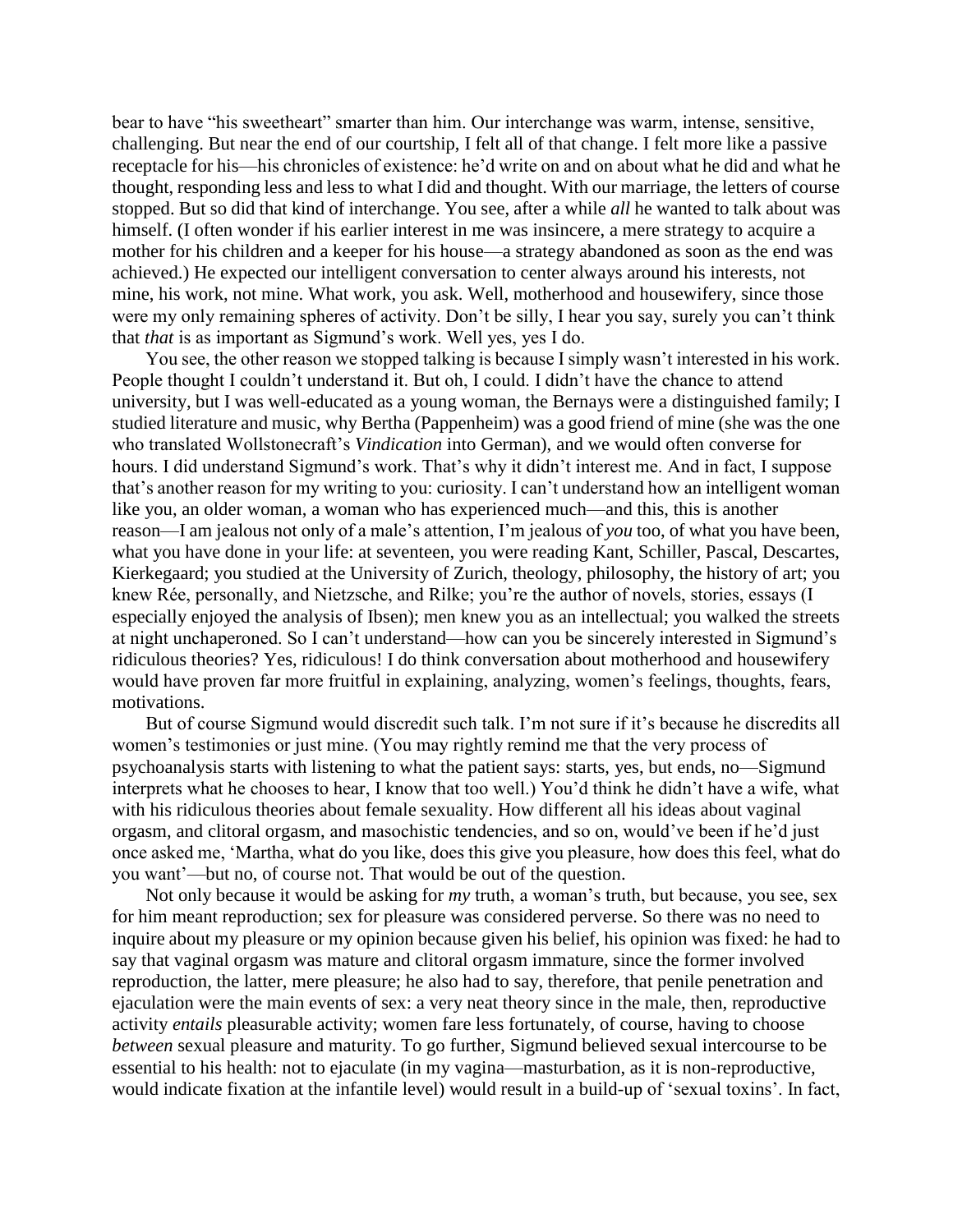he believed something similar about women, and every time he thought I was "anxiety-ridden" (which was often since I had six children within eight years), he"d administer the "solution" to my problems—sex. (That is, he"d rape me).[1][2]

At first I believed his analysis. No one else had ever spoken to me about sex with such authority. If someone else—my mother, a friend, another "expert", *anyone* else—had spoken of the same topic, I'd have had alternatives; but as it was, there was only his view (the words of someone vested with credibility by many others) against my own experience (unvalidated by corroboration with others). Well, it was easy to dismiss my individual and conflicting evidence as abnormal. Years later I realized how childish it was of me to accept his ideas. (I also realized how many of his views were mere wish-fulfillment!) But then, he had made me feel like such a child, such a subordinate. It wasn't until I had Mathilde, my first, that I felt mature again, equal again, having then a subordinate of my own.

Which leads me to another reason for writing. What on earth did you use for contraception? I know the answer is, in practice, irrelevant now, but of course I assume you were sexual, and, rumour has it, with a great number of men—your serial polyandric lifestyle has not escaped my interest. But as far as I know, you have no children. And that stirs again my jealousy. You see, another reason Minna, and you, and the others have been more attracting, more interesting to my husband, is because you haven't had children to be responsible for. When I was still young, in the early part of our marriage, I had an infant of eight months, a two year old, a three year old, a five year old, and one seven or eight months on the way. How in God's name was I to have the energy and desire left over to discuss his theories?

Theories which were not worth discussing anyway. For instance, the whole idea of penis envy is preposterous. It's a kind of sour grapes projection. That's really all it is. Our wedding night was disappointing to Sigmund. He had been looking forward to the much promised "endless night of marital bliss'. When he realized that that was for the woman, that I could carry on much longer than he could, that women had a much greater capacity for sexual pleasure than men, well he was almost enraged.[3][4] Furthermore, the fact that his penis was not under voluntary control bothered him; to have such an obvious display of powerlessness in the presence of another—what a blow to his male pride! And it was so vulnerable, so exposed—surely an oversight of biological evolution, since if it was so important, as he saw it, to individual psychological survival and collective physical survival, you"d think it would be more protected.

No, Sigmund envied the clitoris: it was much more capable, as it could give long periods of sexual pleasure; it was more efficient in that such intense sensation was concentrated in such a small area; and it was evidence of greater development in that it was the only thing specialized solely for sexual response in the human species. And the other sexual parts were hidden away, safe, protected.<sup>[5]</sup> To cope with his problem then, he projected his envy of the other's sexual equipment onto the other. And so we have the theory of "penis envy".

Consider also his theory of the incest taboo and the accompanying desire to violate it. It"s just another instance of him spending his life constructing elaborate theories to account for his own individual feelings and actions. This one supposedly explains why he slept with Minna: it was his way of violating the incest taboo, because he saw Minna as a fantasy mother. Nonsense. I have a much better explanation: she wasn"t in the advanced stages of pregnancy like I was, so she was more sexually attractive. Simple and sensible. (I might point out, too, that not only does his time with Minna violate the incest taboo, it also violates his own theory of sex for reproduction: afterwards, he arranged for her to have an abortion, so he must've done it for the pleasure only—by his own standards, an act of perversity, as well as immaturity.)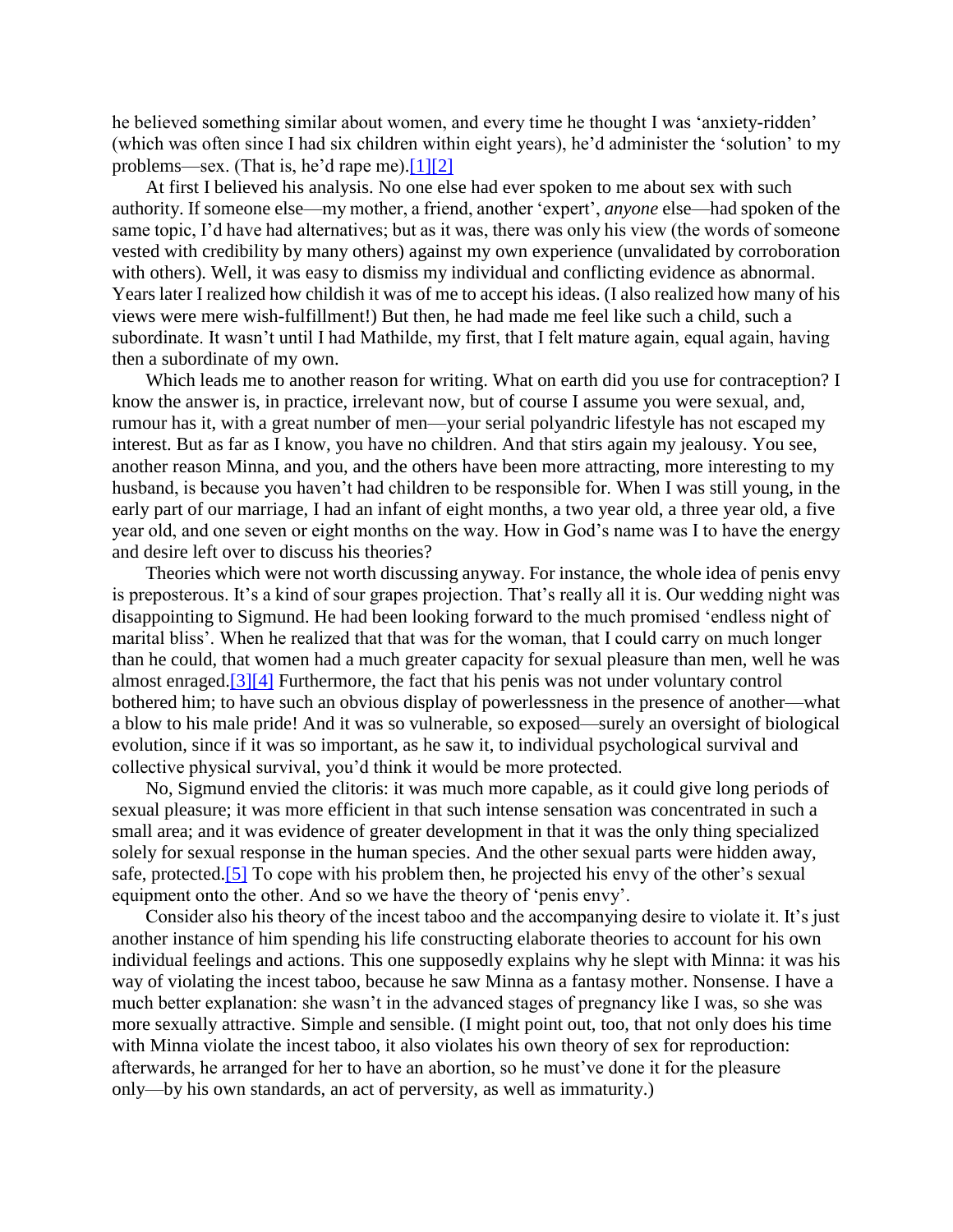The interesting thing is that his theories about women turned me, through his expectations and demands, into a housewife (concerned mainly with household maintenance and management), and his theories about sex turned me into a mother (pregnant, tired, occupied with the responsibility of six little human beings). But when, then, therefore, I was no longer a suitable comrade, colleague, or lover, he rejected me—not his theories.

No doubt you are wondering, at this point, why I married Sigmund. More, why did I stay married to him? Well, first, let me tell you, our marriage was not without conflict. In fact, Sigmund associates with women like Minna, and you, not, or not only, because you offer intellectual discussion which I do not, but because in your discussion you offer total agreement and admiration. Which I do not. Of course people think otherwise: Sigmund would not have it known that his wife argues with him. Better they believe me to be a contented little hausfrau. But even our engagement was stormy, and I thought many times of calling it off.[6] We quarreled over religion (I remember I cried the first Friday night after our wedding when he refused to let me light the candles), over money (for a while, due to an inheritance and an uncle"s gift, I was the financial supporter),[7] over the apartment (he signed the lease without even consulting me), over the children"s names (he chose them all, from men he admired), and on and on. His mother adored him and catered to his every wish (she got rid of the piano when his sister"s practising disturbed his precious study), and he expected me to do the same. He wanted to own me. I insisted on autonomy.

So why did I say yes to a man who told me even before our marriage that he adhered to the old ways, that he thought a wife must be obedient and attentive, that he thought women were incapable of ethical thought and behaviour, that he thought Mill couldn"t be taken seriously? How can I respond? I can only answer that I was young when I accepted his proposal, and then it became too late to retract, too costly to rebel: I had six children. But, I can also ask, how is it a woman like you, now in the full maturity of intelligence and experience, how can you be so interested in such a man?

Don"t you see that the same criticisms you made years ago of Nietzsche apply now, still, to Sigmund? Nietzsche believed that women are by design closer to nature, that "Everything in a woman hath one answer—its name is childbearing." To this claim that women are no more than their sex, you said "No, you are merely incapable of seeing anything more." Yet you accept Sigmund"s analyses which are based on the same premise: he claims women"s nature is largely determined by their sexual function.[8] Nietzsche declared that women are "weak" and "chronically sick"—don"t you see Sigmund believes the same? (For we all suffer from penis envy or a castration complex or an Oedipal complex or hysteria or neuroses...) Nietzsche said that "When a woman has scholarly inclinations, there is generally something wrong with her sexual nature"—a clear case of Sigmund's masculinity complex, such women are "regressive", cases of "arrested development". Nietzsche declared women to be "recreation for the warrior"; Sigmund wants a wife who provides a soothing, safe retreat from the world, he wants a "ministering angel" to tend to his needs and comforts. Need I go on?

No, I need not go on. I have written my letter now, and can add it to those my husband and daughter have been writing to you for years: you are like a wife to him, a mother to her. I know you call her "Daughter Anna"—you must know how that hurts. You have all I haven't and take what little I have too. But then, I am glad Anna has you to look to; it would be sad if I were her only example. This way she has known someone who will be remembered. For I have no doubt that your name will be entered in the history books: you were one of the first women to fight for and gain entrance into universities; your stories, novels, and numerous essays, and certainly *A Struggle for God* (written when you were only twenty-four!) will surely be on library shelves; and if all that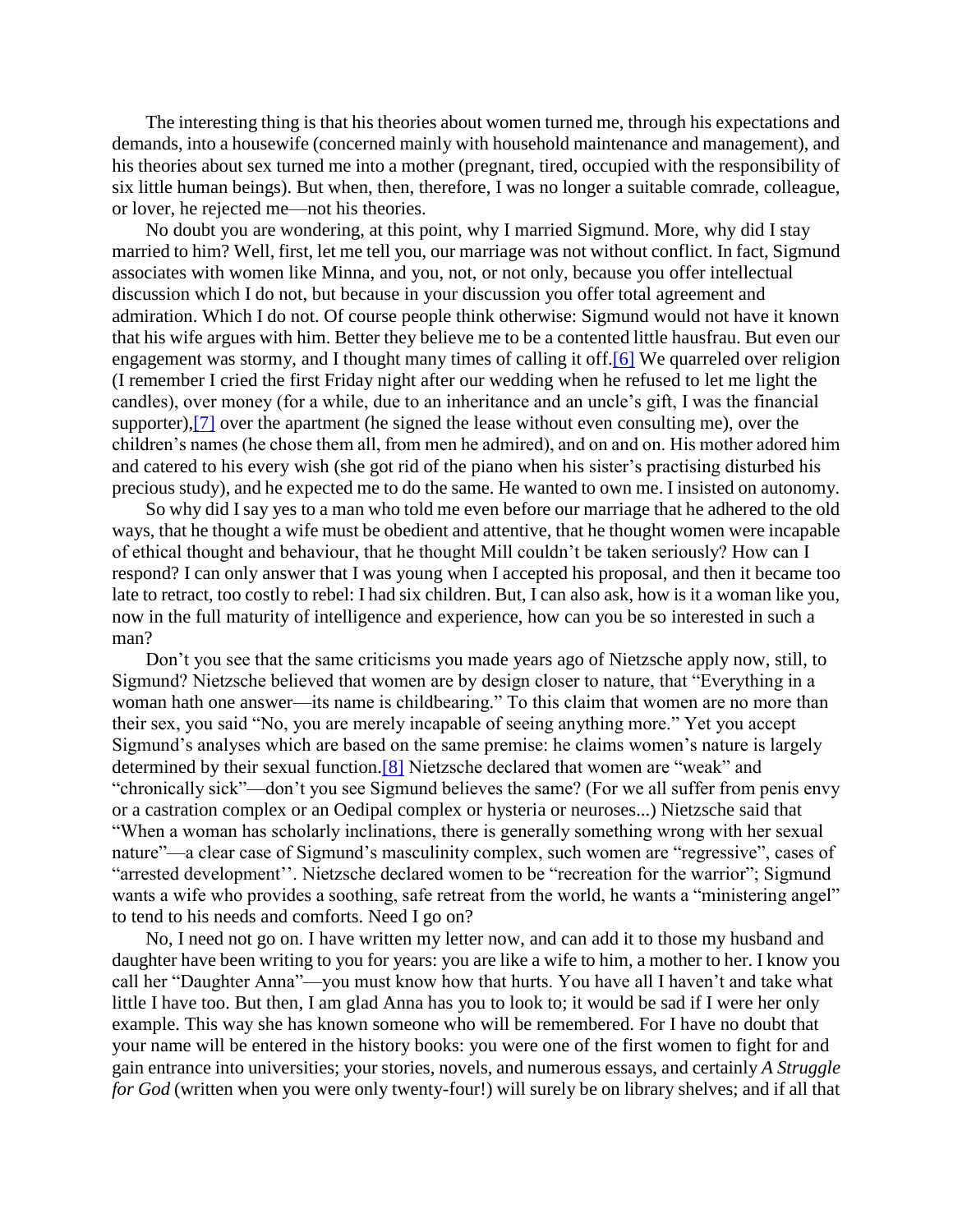is not enough, your mere association with people like Rée, Nietzsche, Rilke, and Sigmund, will have you remembered.

I too have been so associated. Almost all of my life, and on terms you"ll never know. But that will not be a reason for me to be remembered. Wives are peculiarly exempt from that kind of notice.

Before I close, Lou, there is one last thing I"d like to mention: the ring, of course. Another reason for jealousy, you might be thinking, since Sigmund has just bestowed upon you this symbol of his trust, this token of acceptance into his charmed circle—a circle from which, though it includes even wives of friends, I have been excluded. But no, not jealousy. Not this time. It is, rather, pride that I feel. And this is the last thing that I want you to know: in spite of everything else, I am proud *not* to be a minister of psychoanalysis, not to be a disciple of Freud—not to wear his ring.

Martha Bernays

[1] Even though after the first few, we couldn"t afford more children.

[2] In view of this practice, it is understandable how he came to believe that coitus for the female was (a) passive—for which of us would actively assist in a rape? and (b) painful—no need to comment here. But it is puzzling how he came to believe women desire that pain—unless it's pure rationalization, to justify his actions, to absolve his guilt.

[3] This might be the catalyst too for his moralistic theory about sex properly being for reproduction: he knew that that would effectively (and spitefully) classify my pleasure, deriving obviously *not* from penile penetration/ejaculation, as perverse.

[4] Given this, it's odd then that he believes women have a weaker sex drive—probably he repressed the knowledge of that night, preferring to measure by subsequent sex (during which I *did* demonstrate a relative disinterest since it involved only penetration) (I never again touched myself in his presence); too, I was pregnant most of the time and that does odd things to my desire.

[5] I sometimes think that this partly fuelled his obsession with penetration: he wants to get at the womb. Not only does he envy us because we have one and can therefore carry and give birth to another human being (the reproductive task, that task of supreme importance to the species—and to him—has been entrusted to us), he also envies its invulnerability—if he could only get at it, pierce it, pummel it, he could render it vulnerable (as vulnerable as his penis perhaps).

[6] Still now I wonder—if I had chosen Fritz (Wahle, the painter) or Max (Meyer, the composer)—

[7] This upset him, he likes to control the money, and so he has not yet told me that he has been sending money to you for years—but it's not something I mind much—I mean, if you need it—

[8] Though he does "not overlook the fact that an individual woman may be a human being in other respects as well"!

Appendix entry for "The Ring"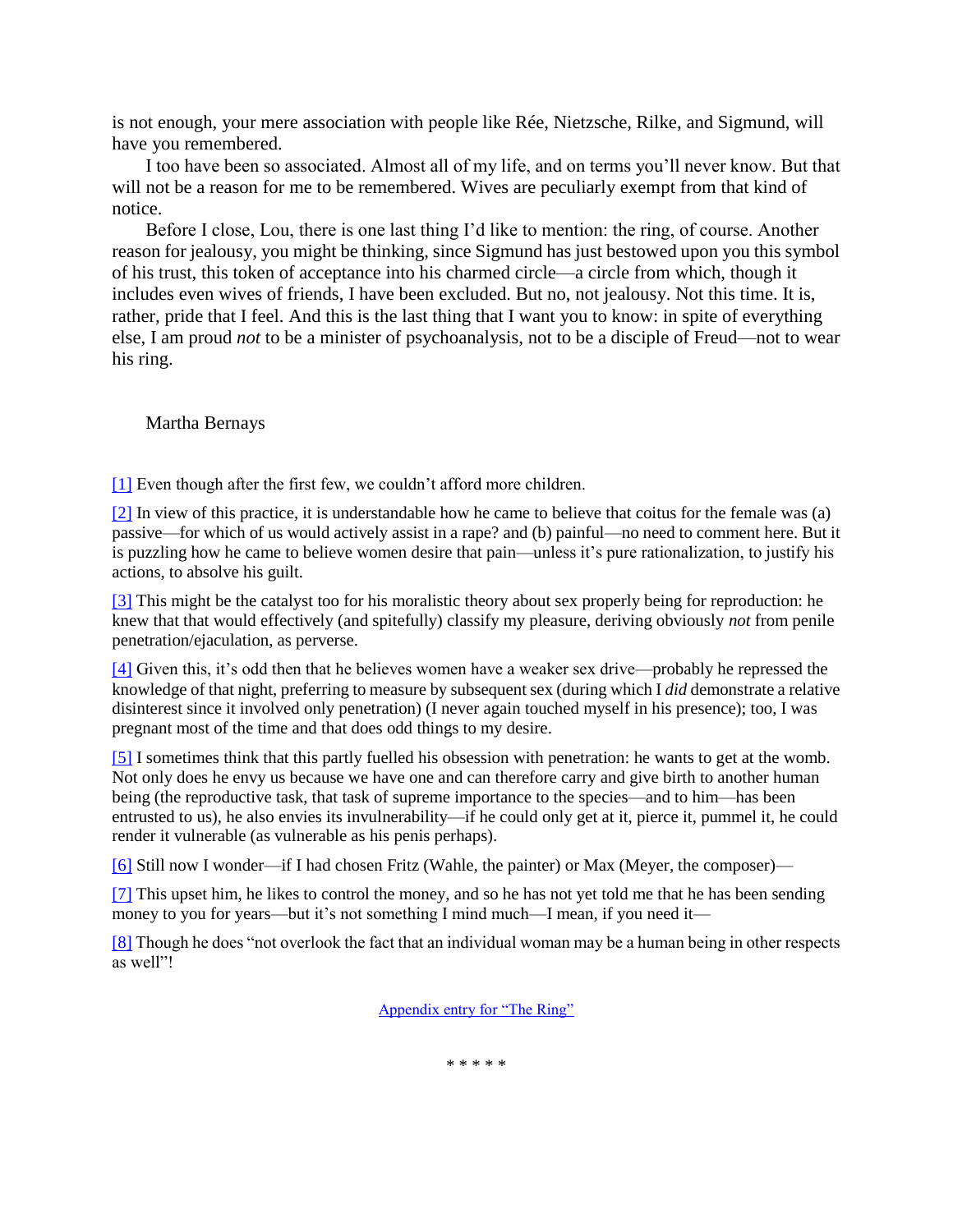# **The Grapes**

### Dearest Deborah,

Please reconsider! You know you can come here too—there"s room for three! He who presumes to justify the ways of God to man, cannot ever hope to justify his own ways to his daughters!

For a man so very interested in education, he was quite disinterested in ours. Oh he was willing to spend a great deal for the education of his nephew, but for his daughters? Nothing. He took care to teach us only what we"d need to know to be his servants. Don"t you remember Deb, the hours of drill in Greek, Latin, Hebrew, Syrian, Italian, Spanish, French? Don"t you remember the boredom, the frustration, reading pages and pages we didn"t understand? But that was fine—*he* understood it. And make no mistake, we were to read *for him*, not for ourselves. He used to joke, don"t you remember, "one tongue is enough for a woman". He insisted that our minds were "infantile"—minds that at ten and twelve years of age could be taught to read aloud in seven languages.

Then when our "whining" finally got too disturbing, he sent us here to learn gold and silver embroidery. This is our education! But of course, it isn't us he is thinking about at all: it is well known what a luxury gold and silvering is considered to be, and therefore what status it confers on the father who is able to send his daughters for such training.

Well, *two* of his daughters—Deb, come join us! Does he still call you in the middle of the night to take down his precious verses, complaining that he "wants to be milked"? (How apt for such a cow, such a stupid beast!) I remember that whenever we grumbled about it, rubbing our eyes, stumbling with the candle, he would make *such* a fuss, be *so* appalled, and insist that *that* was when Inspiration chanced to light upon him, and it *must* be obeyed. Inspiration, hell! That man never had an inspired thought in all his life. He *chose* to think about his work at that hour—then *he* needed to be obeyed. That whole routine made him feel like God"s chosen messenger.

Deborah, why *do* you stay? Do you think for your pains you will get gratitude? Recognition? You should know by now, you won't—not from him or from anyone else. Why, you too have heard his comments: "I looked that my vineyard should bring forth grapes, and it brought forth wild grapes." And he's not the only one: just the other day I read that "Milton's daughters chose to reject the fair repute that simple fulfillment of evident duty would"ve brought them." "Evident duty"? What of his to us? "Simple fulfillment"? Let them live with him for but a day! Why, we are "damned to everlasting fame... as embittering his existence"! Is that recognition? Gratitude? I wouldn"t be surprised if historians refuse to even name you as his amanuensis. And don"t count on his will for recompense.

Don"t you see that by not providing us with a real education, he has silenced us, withheld from us a voice? (And this from a man who writes so strongly *against* censorship!) Or at least he crippled what voice we had—poor Anne, she still cannot speak easily. Do you know why she has that impediment? It's not from birth: it's because every time she opened her mouth to say something, he insulted her, mocked her, sneered at her—or if she was lucky, just ignored her. It's no wonder she couldn"t even write her name for the longest time—without a voice, one has little identity.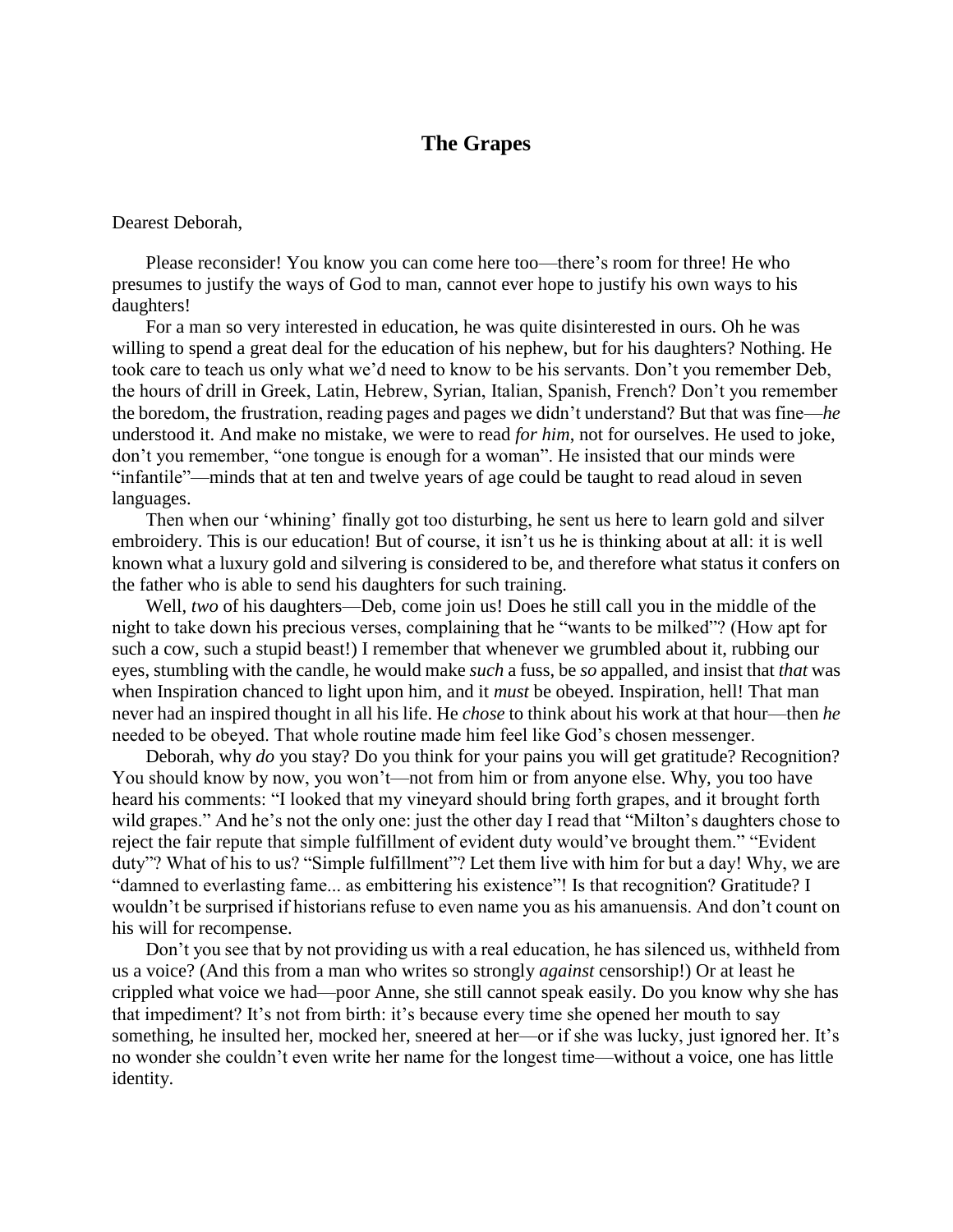Deb, you should come too. Let him know what it's really like to be blind, to be handicapped, disadvantaged, to be denied certain opportunities, certain possibilities, to be dependent, to have to have others speak for you, unable to speak for oneself— We know, because we are uneducated, because we are women in his world.

love,

Mary

Appendix entry for "The Grapes"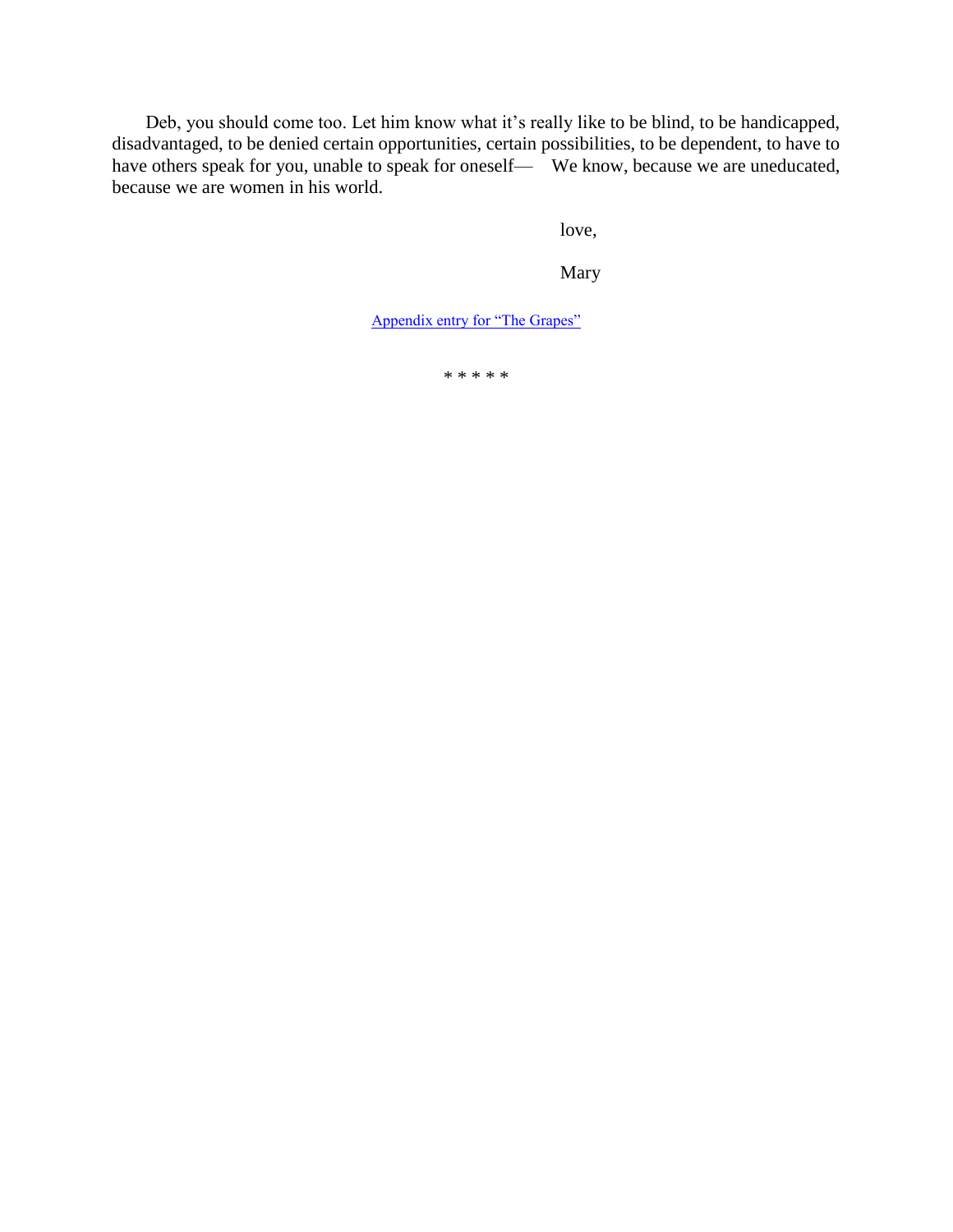# **The Dialogue**

Lasthenia, your beard is slipping.

Why thank you.

Did you get the mathematics done?

No. And I tried so hard, Axio, after you left last night. I worked at it for another *two hours*. It"s just not clear at all. Can you help me again tonight?

All right—I should be able to get away.

Wonderful!!

Lasthenia, *please* be more discreet passing these notes back and forth. People will begin to notice us.

Well maybe it's time they did. I get so angry! None of the other students have to pass notes, they murmur freely to each other whenever they have something to say. (Which is all the time.)

None of the other students have soprano voices.

None that we know of. Haven"t you wondered about that new student? The one who sits in the back—never says a word— Also has a beard.

Stop now, Plato has come in.

See that's the problem with this disguise. Not only does it cut us of from the men, it cuts us off from each other too.

But otherwise we couldn"t be here, and we"d be even more cut off. Now *please*! If Plato sees us, he"ll think we aren"t paying attention, and I"d hate to offend him so!

Do you think he's going to continue with the concept of justice? I was thinking about that on my way here this morning. And I think the problem is that we associate justice with goodness. Look what happens if we *don't* do that: something can be just without necessarily being good.

That's an interesting idea. So the person to whom the guns were entrusted gives them back when the owner, though no longer in his right mind, requests them—the action can indeed be just, but not good.

Yes, and it can be *just* to charge everyone the same amount (or to charge anything at all) for medical services, but not *good*.

But that doesn't get us any closer to defining justice, to deciding what is and is not just.

Well to me, it's a lot like mathematics.

Meaning you don"t understand it?

Very funny. No, meaning it's a matter of equations, of strict equivalences. Go on.

Well that's all very fine with numerical relations, but it's impossible in human relations—unless we treat people like numbers. An example: for one child, taking away a toy is punishment, for another, the mere suggestion of it is enough.

Because the children are different emotionally, the impact will be the same even the action needs to be different.

Exactly, because numbers just have quantity, but people have quality as well—emotional quality, physiological quality, situational quality.

Hm. So are we saying justice has no place in human relations?

Oh shit, Aristotle"s getting up to speak. If he rants and raves about women again like he did yesterday, I swear I won"t be silent this time.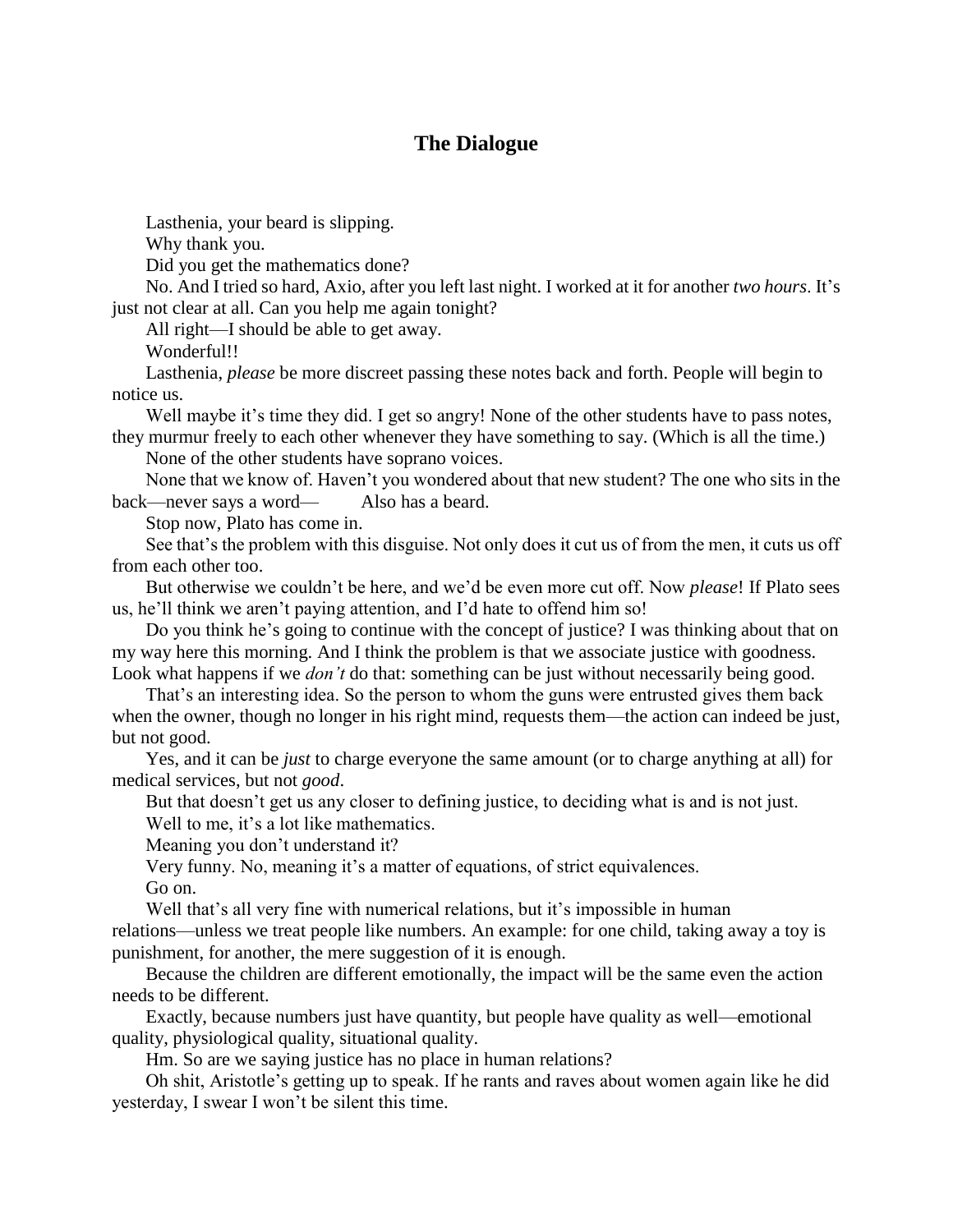No, Lasthenia, you mustn"t! If you speak out, all will be lost!

If I *don't*, all will be lost. If he"s allowed to continue, uncontested, he will soon persuade the others—you know how he can talk. And he"s rich too.

So?

Well, don't you see? Plato is getting old. Unless he names a successor, the Academy will close, then Aristotle will open his own school. He knows Plato will never ask him to carry on the Academy, his ideas are too different. And as far as I know, he hasn"t named anyone. Has he sent any word to you about it?

To me?

Well why not? You heard what Speusippus said he said about you, "Axiotheo alone has the mind bright enough to grasp my ideas."

Yes but that doesn't mean he's going to name me his successor. Sometimes I think he knows I"m really Axiothe*a.* And he knows as well as I that if the next director were a woman, the state would stop its funding. And unlike Aristotle, my father is not physician to the King—I have no private backing to keep a school going.

What about Samothea? She was head of the Hyperborean University in Cornwall.

True enough. I don"t know how she managed. I would think enrolment as well as funding would decrease. But she"s a Briton, things must be different there. No, Plato would be wise to name Lycurgus or Demosthenes.

Those airheads? Maybe they speak well, but they say nothing.

How would you know? You never listen! You"re always too busy distracting me with these notes!

I listen when there"s something worth listening to. And Aristotle is not worth listening to. Give him a chance.

A chance? Did you *hear* what he just said? Axio, I have to speak out!

No, Lasthenia, be careful of winning a battle only to lose a war! The time isn't right! The time is never right!

That's not true. Wait until this mess with the Macedonians has passed. Everything's at loose ends now, our voice will get lost.

But when everything's tight, there's no room for our voice.

No, listen, we have to wait until the men feel secure. If we rise now, we"re just one more threat. Their response will be irrational, flung out of fear. When things are settled, when they are sure of their own position, then they can listen to the arguments about ours.

No! They were "secure" last century. And look what happened. Already Aspasia and Diotima are unacknowledged, forgotten. We hear only of Socrates, not of the women who taught him. And yet Diotima"s social philosophy and her theories on nature have never been surpassed. And Elpinice and Aglaonice—what has happened to them, to their work? The surer the men get of their "position", the surer they are to "put us in ours"! Perictyone alone is remembered, her papers are still read, but only because she's Plato's mother; you watch, as soon as he's dead, she'll be buried too!

No, that won"t happen, I don"t believe it!

It will! Axio, it has! Who is credited with the golden mean concept? Pythagoras, not Theano! She was brilliant! Mathematics, medicine, physics, psychology, named successor to his Institute at Croton—but is her name ever mentioned? And Theoclea, and Myla, Arignote, Damo— Axio, it"s gone on long enough! We *have* to do something, we *have* to speak out!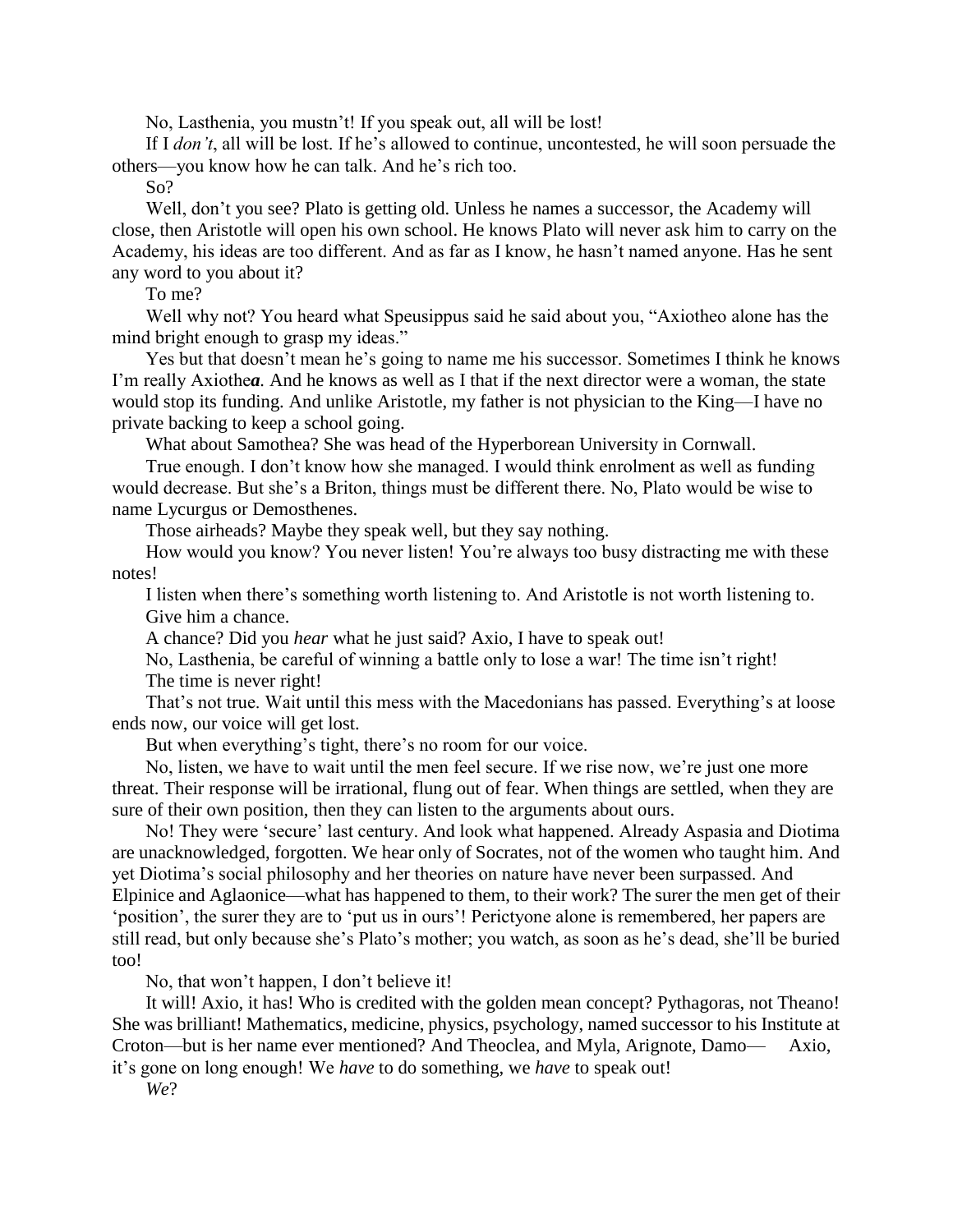No—you"re quite right—*you*!

*Me*?! You're crazy! Why me?

Well no one knows me from a hole in the ground. But if *Axio*—if Axio stands up as a *woman*— Plato will *have* to acknowledge you! You"re his favourite—he"ll have to *support* you! And so will all the other students: either that or retract their past judgements, admit error. And you know how unlikely that is.

Oh Lasthenia, I don"t know. You don"t know what you"re asking. As I said, I think Plato knows. And if I expose myself, I expose him. I"d be putting him in a very awkward position. You"re right, he *is* old, and what with the way things are, he may lose the Academy altogether if

I— No. I *owe* him, he"s let me attend his classes, even though I *am* a woman.

*You'd* be putting *him* in an awkward position? Look at us! Plato has given you *less* than you deserve! That's no cause for gratitude! You owe him nothing!

But Lasthenia, you"re exaggerating about Aristotle. His system of formal logic, remember his seminar last week? You must admit that what he proposes is an excellent way of thinking.

Does he think *we're* capable of it?

His three types of soul, vegetative, sensitive, rational—

Ask him which type women have.

Happiness as the aim of all human action—

*Whose* happiness?

Lasthenia, he's *not* that bad!

Axio *listen* to him! "For the female is, as it were, a mutilated male"—not that bad?? Axio, I beg you—think of Arete. She"s eleven now. In a few years, she"ll be ready to come to the Academy, she can"t learn everything from her father. She"s very bright, you know that. I gave her Perictyone"s paper *On Wisdom* to read a fortnight ago. Do you know, she understood it? And questioned very well! Do you want her to bind her breasts too, paste on a beard and learn to swagger—do you condemn her as well to silence in school?

All right. All right. Maybe it *is* time. But Lasthenia, I can"t stand up to Aristotle.

What do you mean you can't stand up to Aristotle! For a man interested in empirical data, he seems positively blind to the reality of women. Just tell him the facts, tell him what we can do, what we are. And his logic—it's so weak, even *I* could make it collapse.

But look at who's here—they'll laugh— I can't speak. I'll squeak.

Axio, I"ve heard you speak. You"re intelligent, you"re articulate—you *can so* speak. Just pretend you"re speaking to me Axio, as you do every evening—go, you can do it!

Appendix entry for "The Dialogue"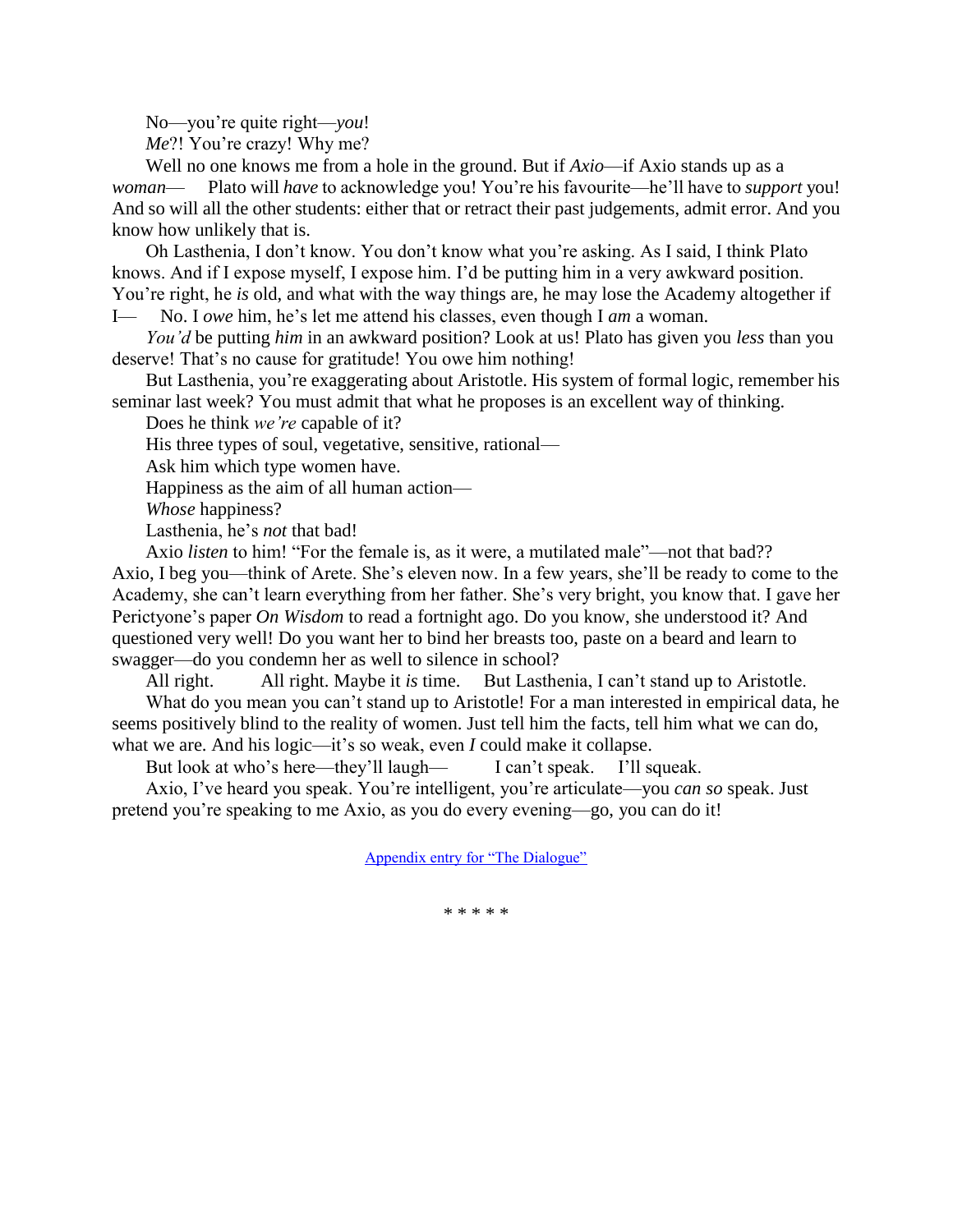# **APPENDIX**

### *The Dialogue*

There seems to be some controversy over the status of women in 4th century BCE Athens. French (p. 144), footnoting Chicago (p. 123), describes women on a par with slaves, a state of affairs which required women to disguise themselves as men in order to attend school. An item in Lefkowitz—"two of Plato's women disciples were said to have worn men's clothing" (Diog. Laert. 3.46)—seems to support this, and many other fragments in Lefkowitz seem to me to reveal an attitude of misogyny and a reality of women as second class citizens. But Davis (p. 186-194) and Boulding (p. 258-265) say this view is inaccurate, and they describe classical Greece as a free state: women could and did hold property, have the right to unilateral divorce, contest and succeed in courts, carry on a business, and attend schools (undisguised).

I wrote "The Dialogue" to take place in 359 BCE—Plato would be around 68, Aristotle 25, Arete 11. Also, some kind of upheaval involving Macedonia was imminent at that time.

The opening discussion between Axiothea and Lasthenia concerning justice stems from *Book I* of Plato's *Republic* in which he posits the following situation: "Suppose that a friend when in his right mind has deposited arms with me and he asks for them when he is not in his right mind, ought I to give them back to him?"

Of interest: after I had finished the piece, I read (in Carroll) that Axiothea had become a teacher of philosophy and that "her reputation has suffered from the association of her name with that of Lasthenia" (p. 312) who, he goes on to suggest, became "promiscuous" with the male students (including Speusippus), but 'nevertheless' "possessed some reputation as a philosopher" (p. 312).

Axiothea (4th Century BCE)—a Philasian, student of Plato; Plato did indeed praise Axiothea as described (French p. 144, footnoting Chicago p. 123), but as indicated below, it's unclear whether or not he knew she was a woman (even if she was disguised, he might"ve known)

 $\sim$ 

Lasthenia (4th Century BCE)—a Mantinean from Arcadia, student of Plato

Aglaonice (5th Century BCE)—astronomer, astrologer

Arete (370-340 BCE)—head of a school in Cyrene with many distinguished students, a prolific writer (40 works attributed to her include pieces on philosophy, agriculture, and history), daughter and disciple of Aristippus of Cyrene

Arignote (6th-5th Century BCE)—daughter of Theano and Pythagoras

Aristoclea a.k.a. Theoclea a.k.a. Themistoclea (6th Century BCE)—head of priesthood at Delphi, Pythagoras" sister, taught Pythagoras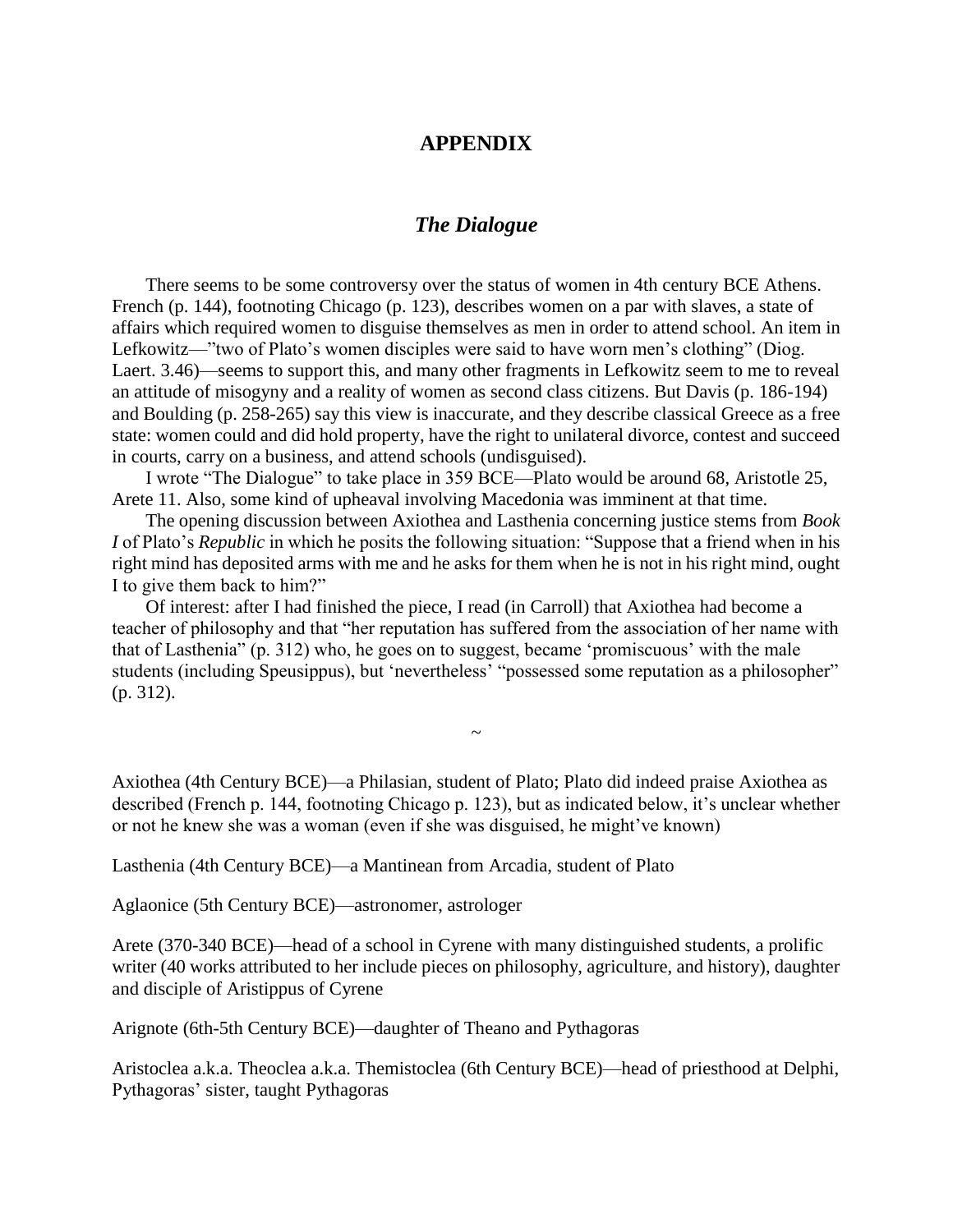Aristotle (384-322 BCE)—studied at Plato"s Academy from 367 to its closing (Plato"s death) in 347; in 334 he opened his own school, the Lyceum. The line ascribed to Aristotle in "The Dialogue" ("the female is, as it were, a mutilated male") is from his *De Generatione Animalium*. The other ideas ascribed to him (formal logic, the three types of soul, happiness as the aim of all human action, the emphasis on empirical data) are indeed his.

Aspasia (470-410 BCE)—taught Socrates rhetoric and philosophy

Damo (6th-5th Century BCE)—daughter of Pythagoras

Demosthenes (4th Century BCE)—student of Plato, orator

Diotima (5th Century BCE)—taught Socrates social philosophy and philosophy of love

Elpinice (5th Century BCE)—intellectual

Lycurgus (4th Century BCE)—student of Plato, orator; I chose to have Axiothea suggest Lycurgus as Plato's successor only because I was sure he was one of Plato's students at the time, but my choice became ironic as I later read that Lycurgus "wanted to bring the women under his laws"—they resisted and he gave up (Lefkowitz); however, another item (in Lefkowitz) placed Lycurgus in the 7th Century BCE, so since there was probably more than one person by that name, the one quoted above is perhaps not Plato's student; and after all of that, I later read that Speusippus was Plato"s successor (Carroll, p.311)

Myia (6th-5th Century BCE)—daughter of Theano and Pythagoras

Perictyone (5th Century BCE)—philosopher, writer (works include *On Wisdom* and *On the Harmony of Women*, which deals with the relationship between body and spirit, thought and action), mother or sister of Plato

Plato (427-347 BCE)—directed a school called The Academy in Athens, which opened in 387 BCE; philosophy, physics, mathematics, and natural sciences were studied there

Pythagoras (582-500 BCE)—philosopher, known for the concept of the golden mean, directed a school in Croton (around 530 BCE)

Samothea—a Briton, invented letters, astronomy, science, and was head of the Hyperborean University at Cornwall where Pythagoras is supposed to have studied

Socrates (470-399 BCE)—Plato"s predecessor, immortalized in Plato"s *Dialogues*

Speusippus (4th Century BCE)—student of Plato, and his successor

Theano (540-510 BCE)—brilliant mathematician, and expert in early psychology, physics, and medicine, Pythagoras' successor as head of the Institute, supposed originator of the 'golden mean' concept, wife of Pythagoras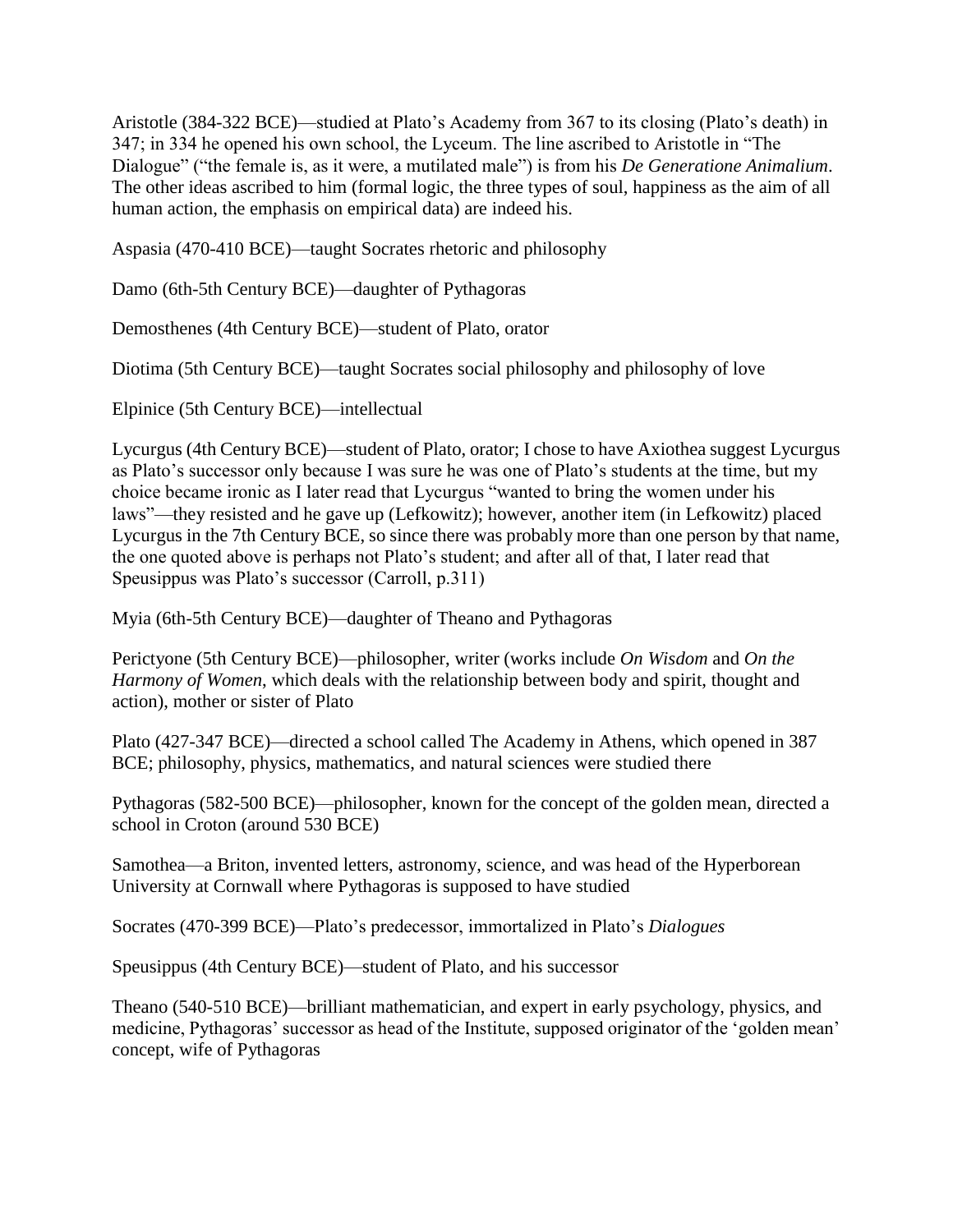Beard, Mary R. *Woman as a Force in History*. New York: MacMillan, 1946. 313-314.

Boulding, Elise. *The Underside of History: A View of Women through Time*. Colorado: Westview Press, 1976

Carroll, Mitchell. *Women in All Ages and All Countries—Greek Women*. Philadelphia: The Rittenhouse Press, 1907.

Chicago, Judy. *The Dinner Party*. New York: Anchor Press, 1979.

Davis, Elizabeth Gould. *The First Sex*. Middlesex: Penguin, 1979.

French, Marilyn. *On Power*. New York: Doubleday, 1979.

Lefkowitz, Mary R. and Maureen B. Fant. *Women's Life in Greece and Rome: A Sourcebook in Translation*. Baltimore: The Johns Hopkins University Press, 1982. 123-124.

Menage, Gilles. tr. Beatrice H. Zedlar. *The History of Women Philosophers*. Lanham: University Press of America, 1984.

Pomeroy, Sarah B. *Goddesses, Whores, Wives, and Slaves*. New York: Shocken Books, 1975.

#### **RETURN**

•

# *The Experiment*

Dr. Edward Jenner (b.1749) is credited with discovering the small-pox vaccination; he did so by experimenting as described in "The Experiment" (injecting cowpox into the arm of a boy, James Phipps, then injecting smallpox to see if immunity had been achieved). First told by Jenner"s biographer and generally accepted, there is a record of a conversation with a milkmaid, several years earlier (1766 in Sodbury, England, where he was an apprentice), which catalyzed his experimentation/discovery: she had told him that she couldn"t possibly get small-pox because she had had cowpox. (The cowparties were my idea.)

After I had written "The Experiment", I read in Boulding (p. 597, footnoting Stenton p. 261) that Lady Montagu introduced the practice of vaccinating against smallpox into England from Turkey, where she observed its use while her husband was ambassador there.

Boulding, Elise. *The Underside of History: A View of Women through Time.* Colorado: Westview Press, 1976

Stenton, Doris M. *English Society in the Early Middle Ages.* New York: Penguin Books.

Sutcliffe, A. and A.P.D. Sutcliffe. *Stories from Science III.* Cambridge: University Press, 1965. 33-39.

#### **RETURN**

•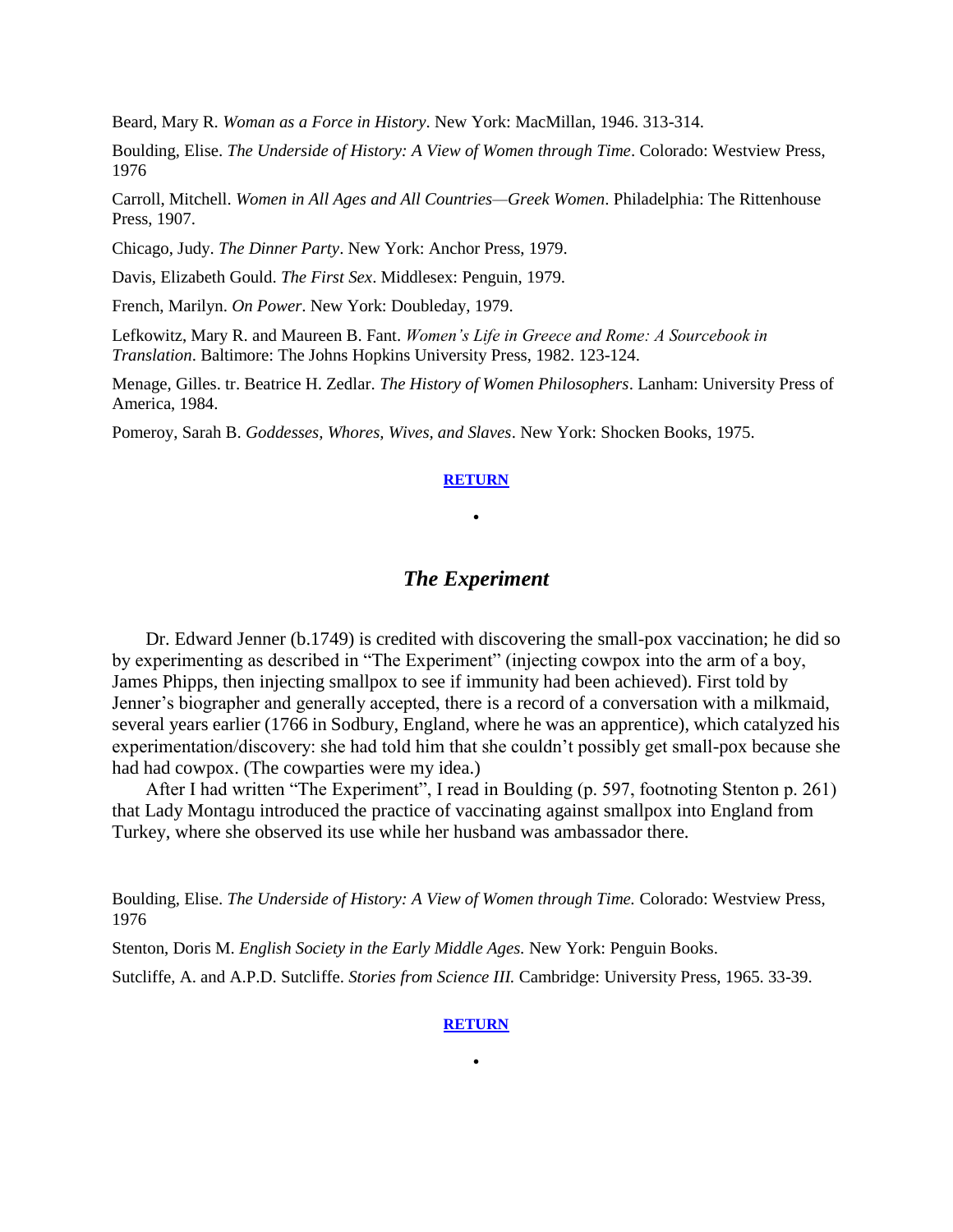### *The Grapes*

John Milton had three daughters: Anne (b. 1646), remembered for her deformity and speech disability, said to be unable even to write her name (Mary"s explanation of this in "The Grapes" is conjecture); Mary (b. 1648), remembered for being an undutiful daughter; Deborah (b. 1652), remembered for being the most devoted of the three and becoming his amanuensis.

The bit about the languages they learned to read, without understanding, is true, according to my research. Milton paid a lot to educate his nephew (that is, at an educational institution), but he spent nothing at all on his daughters' education.

After he became blind (1652), he often called his daughters in the middle of the night to take down verses. When they "rebelled", he sent them to learn gold and silver embroidery (a luxury trade to which the apprenticeship was onerous). But who the "them" was is debatable, as are the dates of the daughters' departure from home. There is speculation that only the eldest two, Anne and Mary, were sent away to learn embroidery, and apparently 1669 was the last year Deborah read for her father (she then left for Ireland with a woman named Meriam), so I have set the story in about 1668, with Mary (20 years old) writing from "away" to Deborah (16 years old) still at 'home' (presumably by choice).

The words attributed to Milton are indeed his. The words Mary read "just the other day" are Garnett's.

And indeed his will left little 'recompense': he allotted a mere one hundred pounds to each of his "unkind daughters".

Of interest, Milton"s first wife left him after one month.

Bush, Douglas. John Milton: *A Sketch of his Life and Writings.* New York: MacMillan, 1964.

Garnett, Richard. *Life and Writings of John Milton.* Pennsylvania: Folcroft, 1980.

Keightley, Thomas. *An Account of the Life, Opinions, and Writings of John Milton.* London: Chapman and Hall, 1855.

Saillens, Emile. *John Milton: Man—Poet—Polemicist.* New York: Oxford, 1964.

### **RETURN**

•

# *The Model*

The Helen and Suzanne of "The Model" are the Fourment sisters. Helen married Rubens in 1630 when she was 16 (Rubens was then 53). She modelled for him throughout their marriage—overtly for *Helen Fourment and two of her children* and for *The Little Fur*, but, as one author said, "She could be found in one guise or another in virtually every major painting" (Avermaete); indeed, Edwards states that "In the romantic *Garden of Love*, all ten of the young women in the painting were based on the artist's wife and her many sisters" (p. 196).

Suzanne, it is speculated, had a brief affair with Rubens some time in 1627. She was the model for his painting *Le Chapeau de Paille* which was done in 1620, and apparently she sat for him on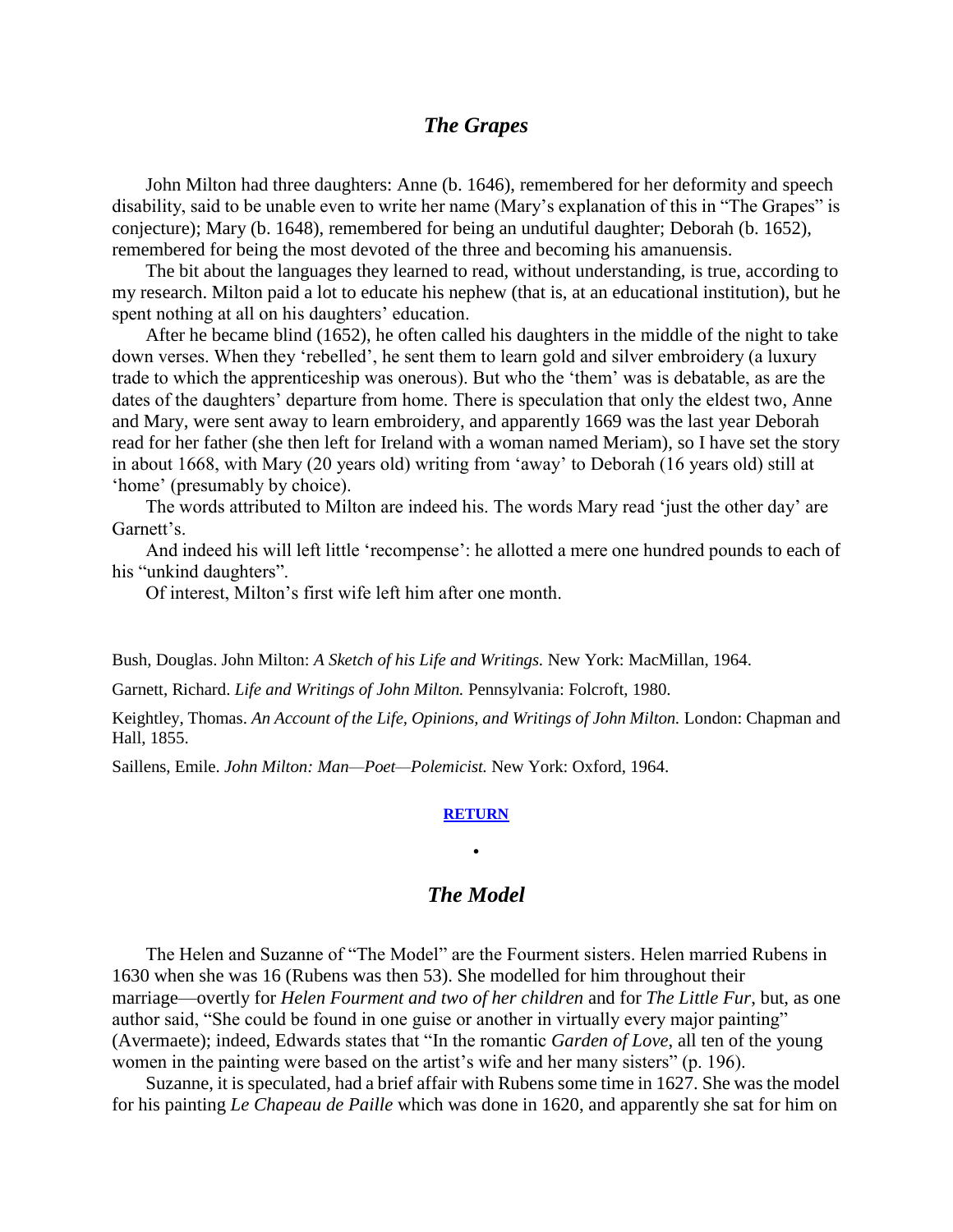several other occasions. I have no proof that some of these occasions were for *The Rape of the Daughters of Leucippus*: although the body type (luscious!) is right, the year (1617) makes it questionable—but I couldn"t resist using that title in this piece.

Rubens (1577-1640) is a Flemish painter, perhaps known most for his portraits and his nudes. To be honest, I don"t know if he signed his paintings (this in reference to a comment in "The Model").

Avermaete, Roger. *Rubens and his Times*. London: Allen and Unwin, 1968.

Edwards, Samuel. *Peter Paul Rubens: A Biography of a Giant*. New York: David McKay Co., 1973. Wedgewood, C. V. et al. *The World of Rubens*. New York: Time Life Books, 1967.

#### **RETURN**

•

### *The Patent*

According to *Funk and Wagnalls*, Eli Whitney designed and built the cotton gin in 1792, while a guest at Catherine Greene's plantation. More recent accounts identify Greene (1731-1814) as the inventor, accounting for the historical inaccuracy partly with the fact that women were not allowed to take out a patent at the time.

Catherine II (1726-1796) was a czarina; among her many accomplishments is the introduction of crop rotation to Russia.

The relationship between Catherine Greene and Catherine II is, as far as I know, fictional. Charlotte is also fictional, and "the grandchildren" are mentioned without supporting fact.

I cheated on the mention of a "bleached potato bag": bleaching powder didn't come into use until 1799 and bleaching liquid even later than that (and I have no idea if potatoes were grown in Georgia in the late 18th century). I also may have cheated on the mention of sequins—I don"t know when they were 'invented' and haven't been able to find out!

Of interest, Whitney and Miller (who married Greene in 1796) became partners and began to manufacture cotton gins, but because of a disastrous factory fire, they couldn"t make enough to meet the market demands. Added to the fact that though the patent was issued in 1794, the decision needed to protect the patent wasn't made until 1807, and in 1812 renewal of the patent was denied to Whitney, very little money was made. In 1798, Whitney turned instead to the manufacture of firearms, and signed a contract to supply the Federal government with 10,000 military muskets. In 1900, he was one of the original 29 Americans chosen for the Hall of Fame.

Chicago, Judy. *The Dinner Party*. New York: Anchor Press, 1979.

Morse, Joseph Laffan et al. *Funk and Wagnalls New Encyclopedia*. New York: Funk and Wagnalls, Inc., 1972. vol. 25: 109-110; vol. 18: 354-355.

#### **RETURN**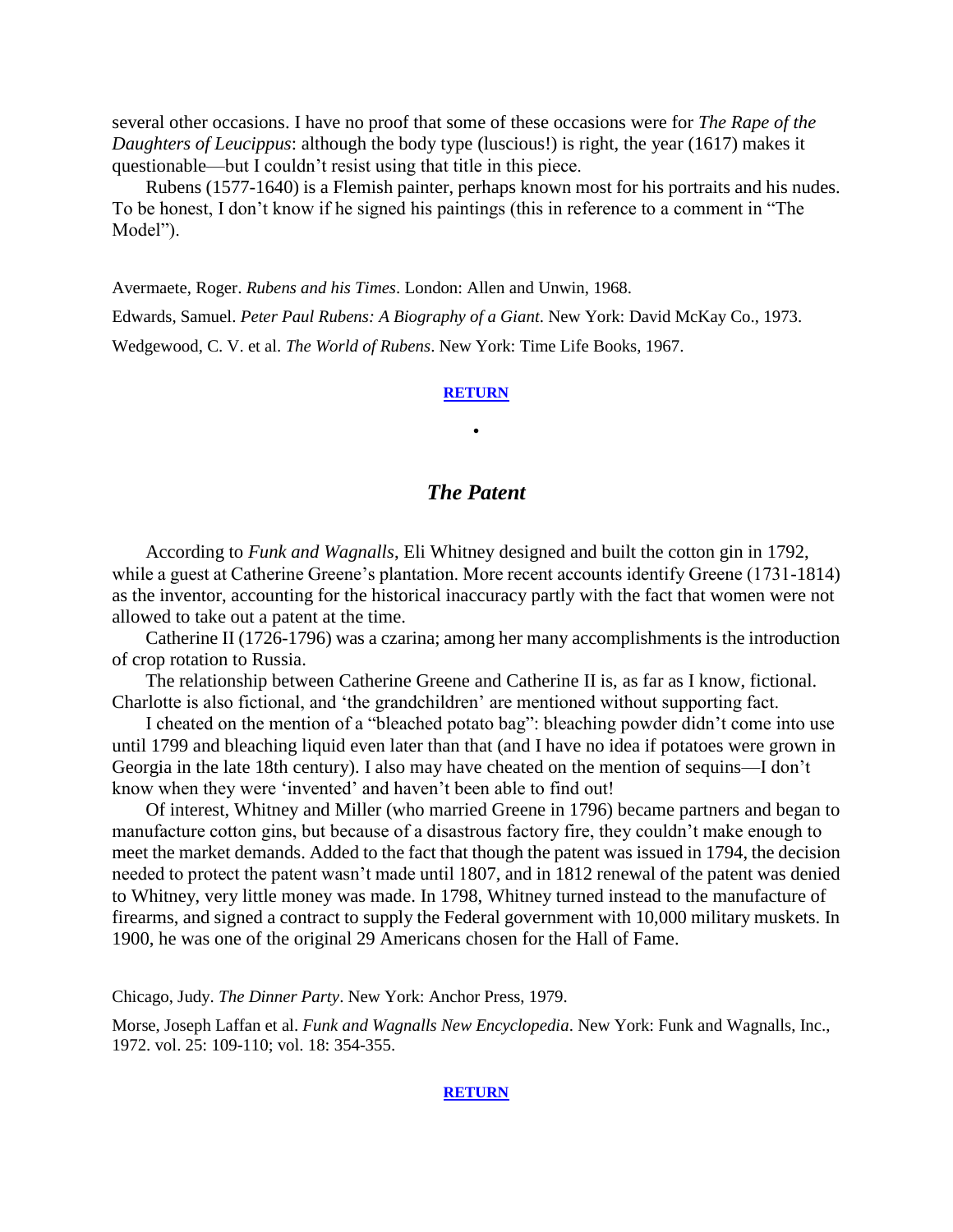# *The Portrait*

•

The biographical aspects implied or referred to in "The Portrait" are factual (Leopold teaching Wolfgang at an earlier age than Nannerl; Nannerl playing with Wolfgang at the piano, teaching him; Nannerl allowed to perform in public only when Wolfgang was ready to do so; the typhus in Holland; the episode with J.C.Bach and Wolfgang; Leopold's decision to leave Nannerl at home when he went to Italy with Wolfgang). So are the tours mentioned, the advertisements, and the reviews. And, of course, factual too are the portraits by Carmontelle: the alleged original and the revision.

The fiction is Nannerl"s response and, of course, her mother"s letter to her about it.

Levey, Michael. *Life and Death of Mozart*. London: Weidenfeld and Nicolson, 1971. Seroff, Victor. *Wolfgang Amadeus Mozart*. New York: MacMillan, 1965.

#### **RETURN**

•

### *The Protest*

Agnodice established her obstetric practice in Athens, in 4th century BCE, but because it was illegal for a woman or a slave to practise medicine, she did so disguised as a man. Her business thrived, many women preferring to be examined by a woman (she revealed her true gender to her patients). When her male colleagues charged "him" with "corrupting" patients, she was faced with the dilemma described in the second paragraph of "The Protest". Fortunately, some of her influential friends lobbied their husbands (Jack suggests with a "sexual boycott"); the law was repealed and Agnodice pardoned.

I made up the 'AAOG', the 'Athenian Code of Laws', and the patients' names.

Regarding the last line of "The Protest"—during the witch hunt era, thousands (?) of women were killed for practising medicine.

Jack, Donald. *Rogues, Rebels, and Geniuses*. Toronto: Doubleday, 1981.

#### **RETURN**

•

# *The Ride*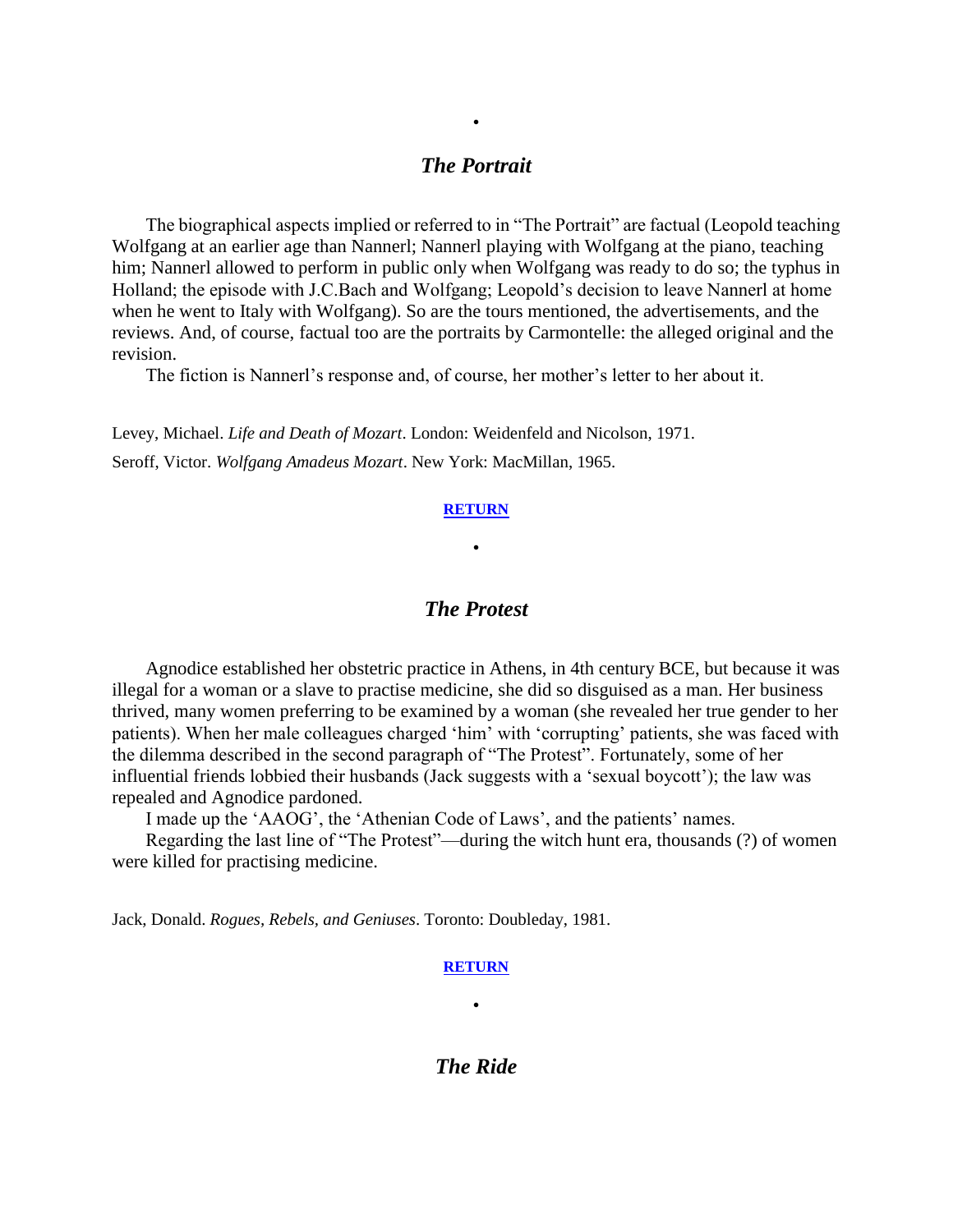It is fact that Godiva (or "Godgifu") was the wife of Leofric, who was the earl of Mercia and lord of Coventry (around 1040-1085). And she did indeed ride naked through the town. And it was to secure his promise that he would lower the taxes, per her request, if she did so.

Other passing items of fact include the relative poverty of the peasants, the lack of education for women at the time, Ethelfled and her achievements (911-918), and the practice of consulting wives about public policy; and Leopold did establish a Benedictine monastery, in 1043. The rest, including Gawaina, is fiction.

Unfortunately, I neglected to note the books I used to research this one.

#### **RETURN**

•

# *The Ring*

Martha Bernays was born in 1861 in Germany; at the age of 25 she married Sigmund Freud, and according to all the accounts I have read (there are few indeed that mention her\*), she became "the perfect little housewife". Minna, her sister, came to live with Sigmund and Martha after Anna"s birth (1895). There is controversy over the relationship between Sigmund and Minna; some speculate there was sexual involvement and a subsequent abortion (Isbister, p. 133).

Other biographical references in "The Ring" are factual: Martha"s childhood and family background; her courtship—the long discussions and letters as well as the conflicts and Martha"s other admirers; Sigmund"s "confession" about Martha"s intelligent writing; her many pregnancies/children—six in eight years; the arguments about the candles and the children"s names; the incident with Sigmund's sister's piano. The bit about Sigmund belief that sexual intercourse remedies anxiety and his consequent regular rape of Martha is conjectured from his documented belief that *coitus interruptus* and prolonged sexual abstinence causes anxiety in women.

Freud (1856-1939) was a psychoanalyst remembered most for his views on sexuality; those presented in "The Ring" are, to the best of my abilities, accurately described (as are his views on women apart from their sexuality).

Lou Salomé, like Martha Bernays, was born in 1861, but in Russia. At 22, she became close friends with Rée and Nietzsche. At 36, she became close to Rainer Maria Rilke. And at 52, she attended one of Freud"s lectures and then became one of his closest friends until he died; his daughter, Anna, also became close to her. And she did indeed receive one of the rings as described in "The Ring". (Other recipients include Marie Bonaparte, Helen Deutsch, Hilda Doolittle, and Anna Freud.) Although the books I read that mention Salomé mention first and foremost her relationships with men of note, she was a philosopher, writer, and psychoanalyst in her own right (Martha"s passing references to Lou"s life and accomplishments are not fictional): her stories, essays, and novels made her famous; she wrote the first feminist study of Ibsen"s women and a study of Nietzsche (neither is in print); she has left many unpublished manuscripts, letters, and diaries, as well as a published autobiography; and she was one of the first practising women psychoanalysts.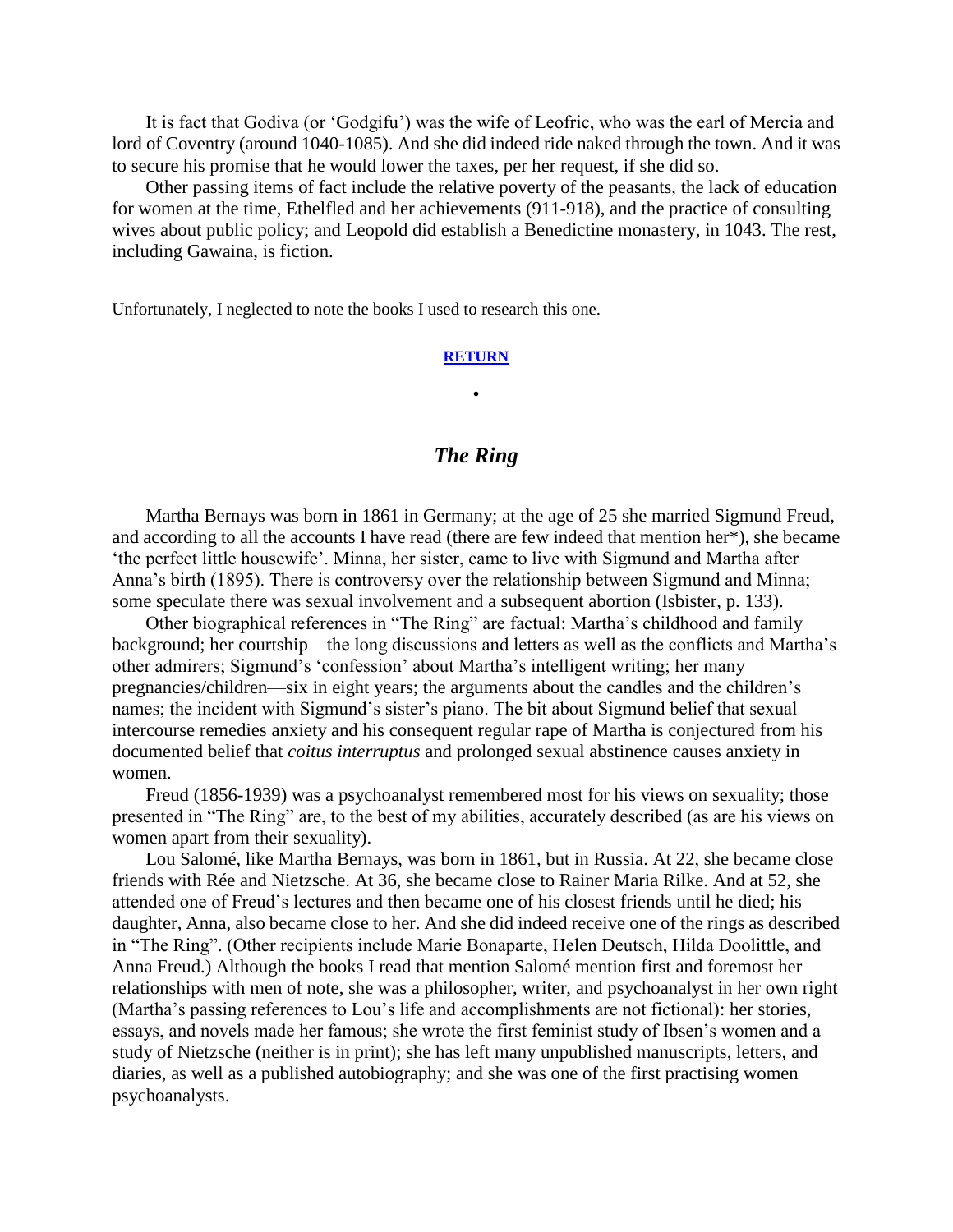Nietzsche (1844-1900) was a philosopher remembered most perhaps for his theories of the superman and slave morality. His views on women which I have presented in "The Ring" are, to the best of my abilities, accurately described. (The phrases in quotation marks are either verbatim quotations or very close paraphrases.)

I have dated the letter to 1925: both women would be 64, Martha, well past the childcare phase of her life, and Lou, a practising psychoanalyst in Goltivgen, having exchanged letters with Sigmund for about 10 years. (Martha died in 1952 at 90, Lou in 1937 at 72.)

Of interest, I was particularly appalled reading Binion. Several accounts describe Nietzsche"s repeated desire to marry Lou and Lou"s repeated rejection of the idea. Nietzsche himself, in *My Sister and I*, says "had I married my slavic princess [Lou], I might have been happy ... how could she have resisted me?..." (10,20). But Binion says Lou"s "fiction and some of her later friendships represent repeated attempts to cope with her rejection by Nietzsche" (p. vi). He goes on to say that "her trouble in being a woman was at the source ... of her whole mental life" ( $p$ .ix) and that "her accounts of herself ... are really fanciful through and through..." (p. x).

\*And so perhaps my presumed blatant misrepresentation of her personality is more acceptable when one recognizes that it is unwise to conclude anything, perhaps especially that she really was a good little hausfrau, based on such a small sample.

~

Binion, Rudolph. *Frau Lou—Nietzsche's Wayward Disciple*. New Jersey: Princeton University Press, 1968.

Clarke, Ronald W. *Freud—The Man and his Cause*. New York: Random House, 1980.

Freeman, Lucy. *Freud and Women*. New York: Frederick Unger Publishing Co., 1981.

Friedan, Betty Friedan. *The Feminine Mystique*. New York: Dell Publishing Co. Inc., 1963.

Isbister, J. N. *Freud—An Introduction to his Life and Work*. Cambridge: Polity Press, 1985.

Jones, Ernest. *Sigmund Freud: Life and Work*. London: Hogarth Press, 1953. vol. 1.

Kennedy, J. M. *Nietzsche*. New York: Haskell, 1974.

Nietzsche, Friedrich. *Beyond Good and Evil*. New York: Gordon Press, 1974.

Nietzsche, Friedrich. *Ecce Homo*. New York: Penguin, 1979.

Nietzsche, Friedrich. *My Sister and I*. New York: Boar"s Head Books, 1951.

Nietzsche, Friedrich. *Thus Spake Zarathustra*. New York: Penguin, 1961.

Nietzsche, Friedrich. *Will to Power*. New York: Random House, 1968.

Peters, H.F. *Zarathustra's Sister*. New York: Crown Publishers, Inc., 1977.

Peters, H. F. *My Sister, My Spouse*. New York: W. W. Norton and Co., 1962.

Salome, Lou. tr. Stanley A. Leary. *The Freud Journal of Lou Andreas-Salomé*. New York: Basic Books Inc., 1964.

#### **RETURN**